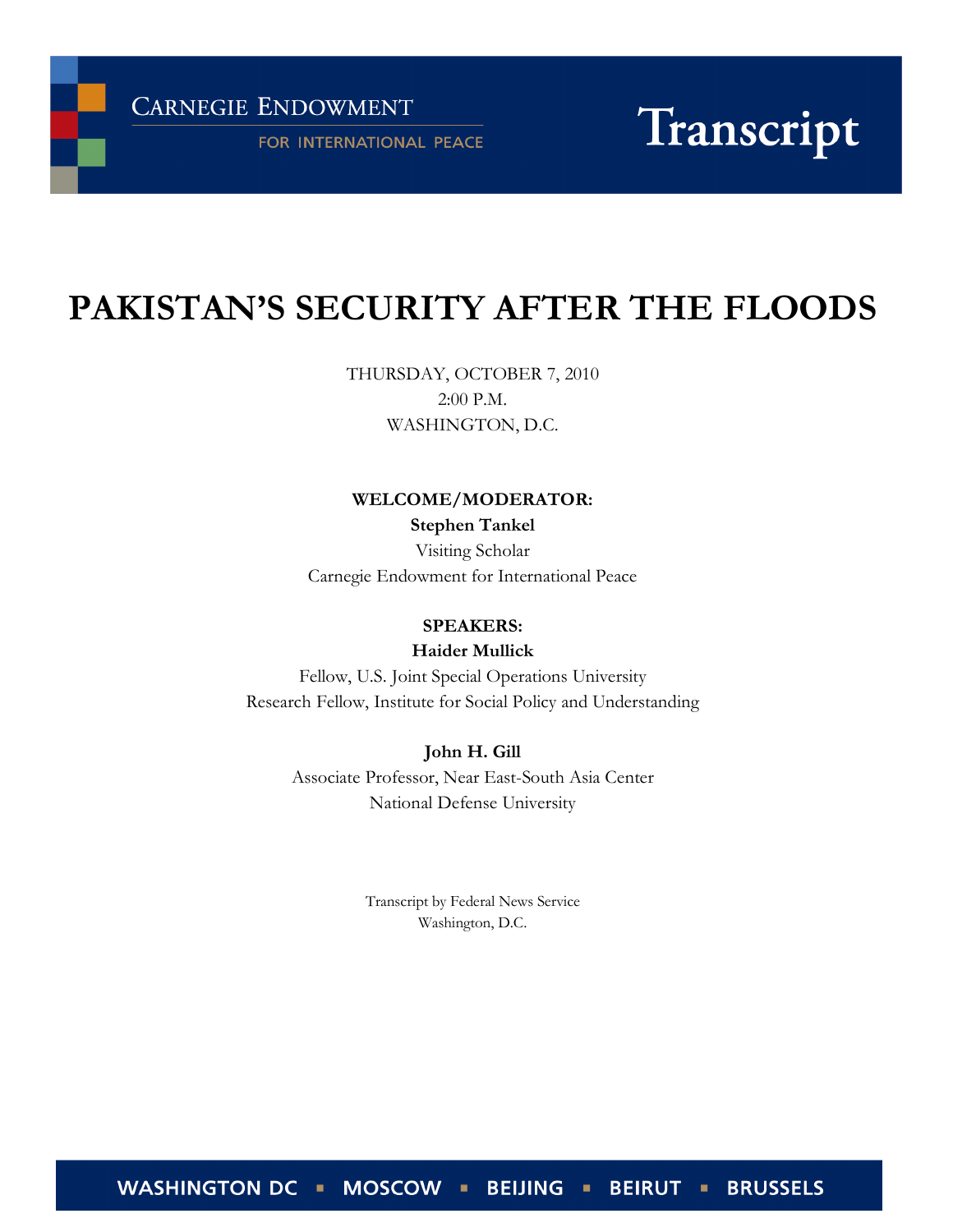STEPHEN TANKEL: Okay, I'd like to welcome everybody here. Thank you for coming to this event, which I know I've been looking forward to for some time.

Two very knowledgeable speakers. First is going to be Haider Mullick. He is a fellow at the U.S. Joint Special Operations University and Institute for Social Policy and Understanding. And he is actually working on a project that he was specifically requested to do by Gen. Petraeus: looking at the scope and scale of Pakistan's counterinsurgency efforts, their strategy and their capabilities, which necessitated quite a bit of field research.

# [00:00:47]

In so doing, he had the opportunity to observe the impact of the floods, which I know a lot of us have been curious about how that is going to impact Pakistan's counterinsurgency capabilities going forward. Also, the degree to which militant outfits have been able to take advantage of the situation. And, of course, tied into that intrinsically is the question of how this is going to impact some civil-military relations in Pakistan and, in turn, U.S. strategy vis-àvis Pakistan. So he's going to speak with us – he's going to speak with us about that today.

And then once we've heard from Haider, we'll have the opportunity to hear some impressions from Jack Gill, an associate professor at Near East-South Asia Institute at National Defense University. Jack will offer his own thoughts as well as some responses to Haider's remarks.

Jack joined NESA, I believe, in 2001, after a 27-year career in the military. He's been following South Asia issues from the intelligence and policy perspective from the mid-1980s, so we're very lucky to have him here to respond today.

In addition to Jack's wealth of knowledge on South Asia, I should also note –because I'm a nerd and I think this is cool – he's written several books on Napoleonic warfare as well.

So in any event, Haider, the floor is yours, and thank you very much to both of you for being here today.

HAIDER MULLICK: Thank you, Stephen. It's my pleasure to be here. This is my second time at the Carnegie Endowment, and I am doubly honored that Jack's here and that Stephen will be moderating. I've known Jack for a while, and I look forward to getting to know Stephen better.

My job here is to share some of my findings about how the security dynamics in Pakistan have changed after the floods and what to expect. I will look at the state of Pakistan; the military of Pakistan, how they are struggling to fight this unprecedented and very, very drastic development.

#### [00:03:18]

Seven million people remain homeless. One-fifth of the country at one time was under water. The one – now that the waters have receded, you basically see no-man's land. Everything is destroyed. I got to travel in the north and the south, in Khyber-Pakhtunkhwa and Sindh. And I've seen with my own eyes hundreds of villages under water, thousands of people under the naked sky.

And I'm still shocked by the lack of media coverage in the United States of this terrible plight – much bigger than tsunami, Haiti, and a couple others combined. And still we don't – we don't hear a lot.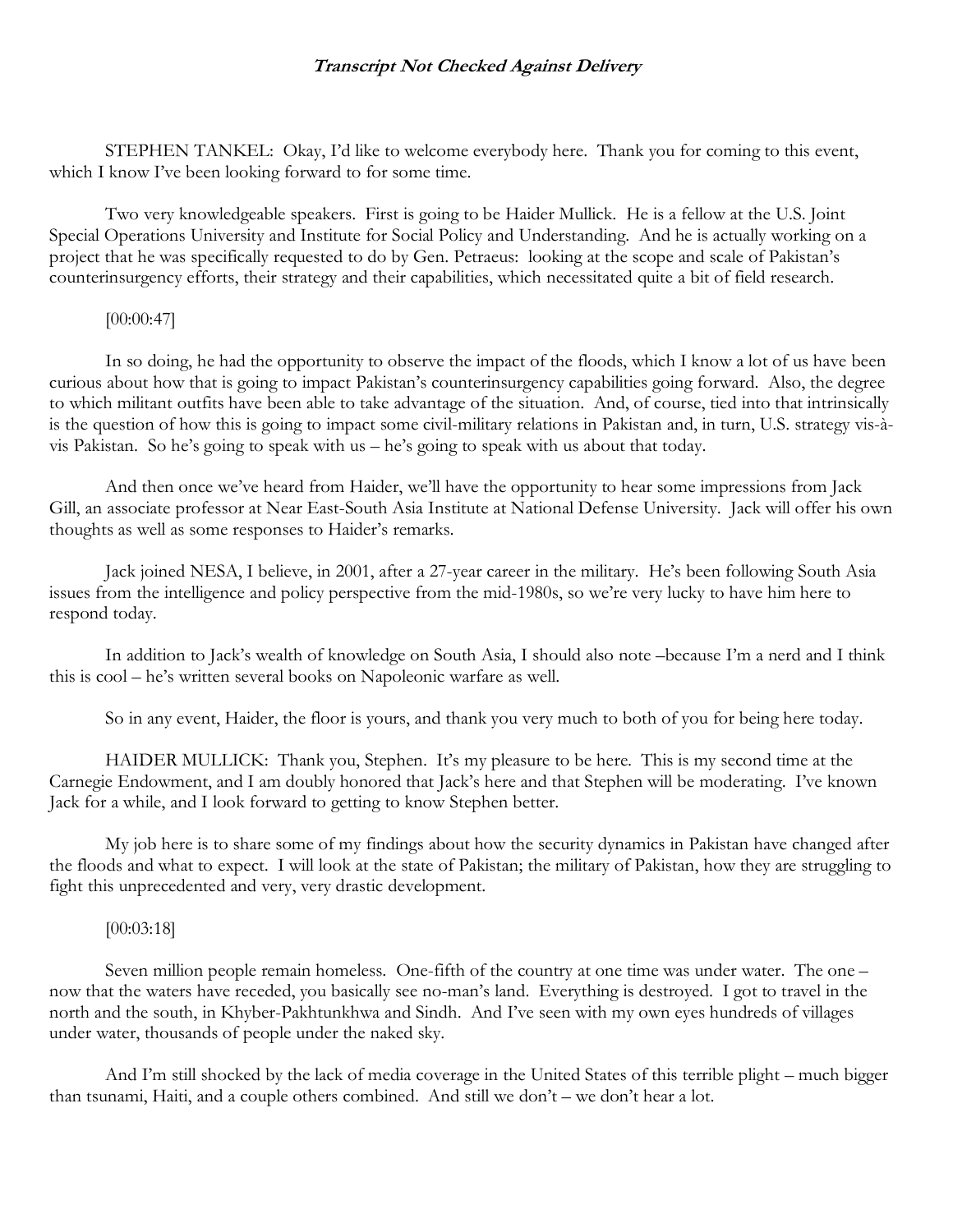# [00:04:06]

What is even more shocking is, unlike Haiti and other places, this country is of strategic importance to us. It has nuclear weapons; it had a military that was finally showing some success in counterinsurgency.

I was there in May and June before the floods, and then I was there in August and September after the floods. On July 31st, the Pakistani surge, which began in the spring of 2009, ended. They have – the orders given to troops right now are to take care of the road networks – you know, lines of operations, protect these forwardoperating bases. And these orders are for the XI Corps and the Frontier Corps in the North.

Approximately 30,000 troops moved away; at the peak of the surge there were 150,000 troops. Most of the helicopters are gone. They are not planning to go into North Waziristan anytime soon – massive troop overstretch.

This is the only institution of the Pakistan military that can do anything in the country. There is no national guard; the National Disaster Management Authority is small, weak, and relies on the military and the army specifically.

They're doing everything, which is expected in relief efforts. But they're not only in charge of the relief, but also reconstruction in the North and the South, and they've taken over governance in the North. So when people talk about a military coup, the Pakistani Army is already running the North and parts of the South, as we speak.

I was there in Nowshera, for example, on the 32nd day after the flood hit it. I asked the relief officer in charge, Lt. Gen. Kashif (ph), whose visiting instructor at the School of Artillery inside Nowshera overnight had to be – had to become this relief officer and is coordinating all relief efforts inside Nowshera, which was hit pretty hard. This is very close to the Swat Valley.

And this gentleman told me that I have not seen a single politician come down here, except of course the president and prime minister that came for about a couple of hours. I went to that camp; there was basically a school building, and more of a photo op.

#### [00:06:24]

After that I got to travel a lot and visit a lot of camps. I did see certain camps that were run by Islamist organizations. They were not LeT or al-Qaida proper, but they certainly had Islamist leanings. They're doing a phenomenal job. For example, their camps were the only ones with female bathrooms, really good medical supplies and, in fact, refused to get medical supplies from the Army because they had their own network that was doing very well.

As far as USAID, they were the first one on the scene, but they had a – they had no oversight of what they were doing as far as Nowshera was concerned. For example, in the first 72 hours, USAID provided two water filtration plants. They gave them to the Army, which was supposed to give it to the civilian administrators. The civilian guy, administrators, did not install those. And I roamed around everywhere; could not find them. So first on the scene, but it could not impact that.

[0:07:27]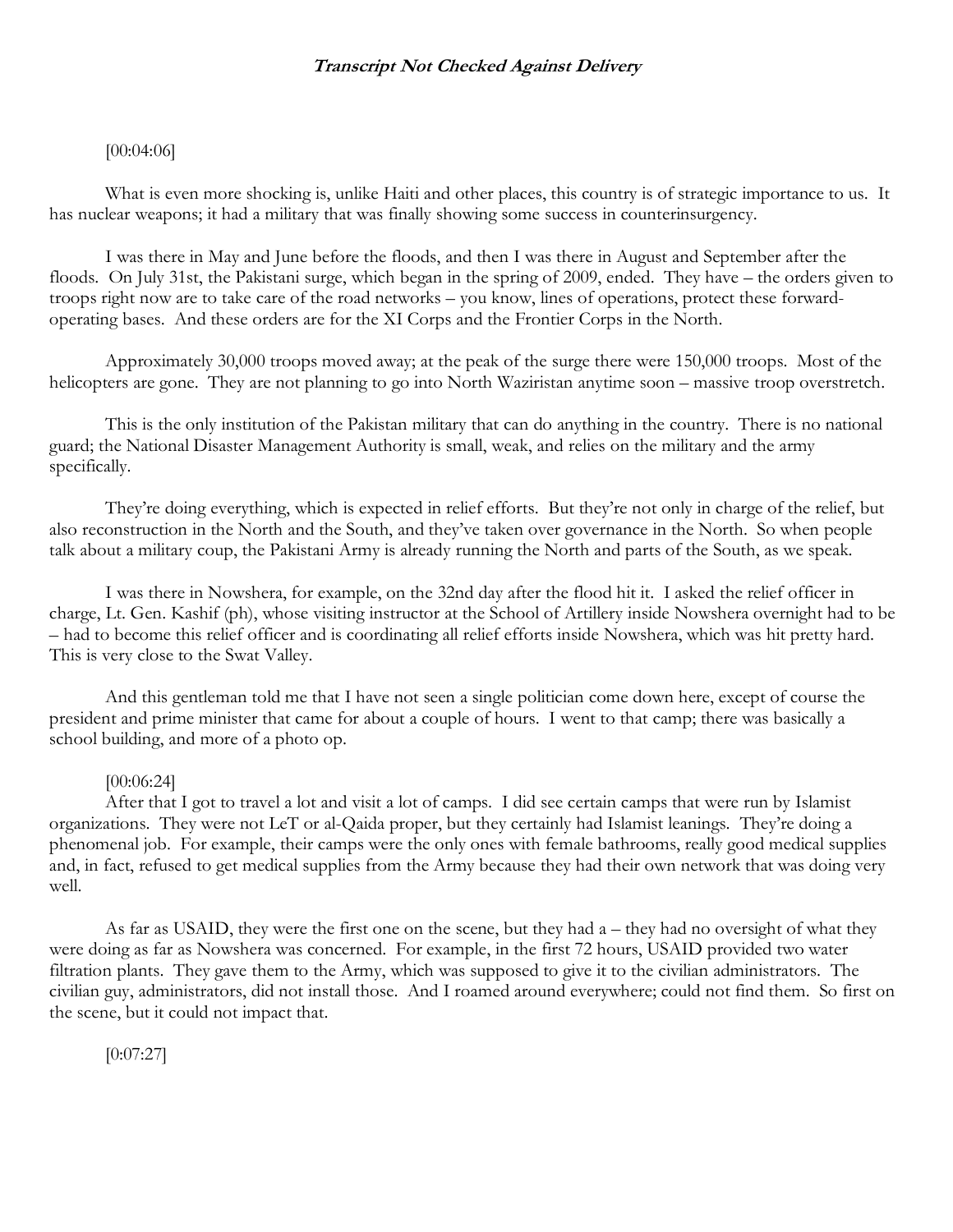Now, in other areas – this is not a picture of everything else. I mean, you have Angels of Mercy – Marines – helicopters coming in, saving hundreds of people every day, and a lot of people saw that.

As I walked around and I talked to people of all colors and asking them, do you mind if there's an American flag on a flour bag? And nobody cared about that. This is –

This is why it's so important to reset our partnership with the Pakistanis in moments like this, because this is a time when you can really reset some of the fundamental, underlining principles of – and try to get rid of some of the misconceptions between the people of Pakistan and the people of the United States, and not just the government level.

Unfortunately, I think we have missed that boat, or will miss that boat very soon, because the window of opportunity is very small and strategic communication is, for all purposes, a complete failure. And these are not my words, but words of brave, patriotic Americans working in the U.S. Embassy that I will not name.

So we have a real problem there, and it's not just to look good. It's a matter of United States national security, because Pakistani people color everything else, including the military.

#### [00:08:48]

So there's two – (inaudible) – no Waziristan operation. If you – if you've read any of my work in the last six months, you would probably see that I was talking about a reconstruction teams that the Frontier Corps was developing. So the – and the XI Corps of the military was developing in the FATA in the North, and basically they were trying to – it was a holding-plus policy. There is no (baiting ?), but, you know, trying to come up with some high-impact projects and helping the people over there.

All those plans are now shelved or on pause. There's very little going on. It is – and to qualify that, it is important to know that I think two years ago nobody would have imagined that the Pakistani military, or Frontier Corps, would be holding South Waziristan for this long, or the Swat Valley. So they're doing a good job holding, and they'll continue to do that. There will be no operations for  $-\text{in the }-$  at least in the next six to 12 months.

The National Disaster Management Authority, as I said, is also under-resourced. So this is the state: the civilian government, the Pakistani Army, Frontier Corps; police and Rangers are barely holding on to Karachi, for example.

Now comes – it's very important to look at the enemy's strategy. Al-Qaida syndicate, Lashkar-e-Taiba, sectarian groups. I use – you know, the suggested term "al-Qaida syndicate" just to get my points across, but it is a very, very diverse group of various organizations.

Al-Qaida has done a great job investing in groups like Lashkar-e-Taiba and company. Lashkar-e-Taiba and company – you know, there's like Sette Sabah (sp) and Jaish-e-Mohammed and other groups – for about nine years have not being touched by the Pakistani military, the only group that has really invested in its membership, recruitment, training, developing second-and third-generation IEDs.

[00:10:51]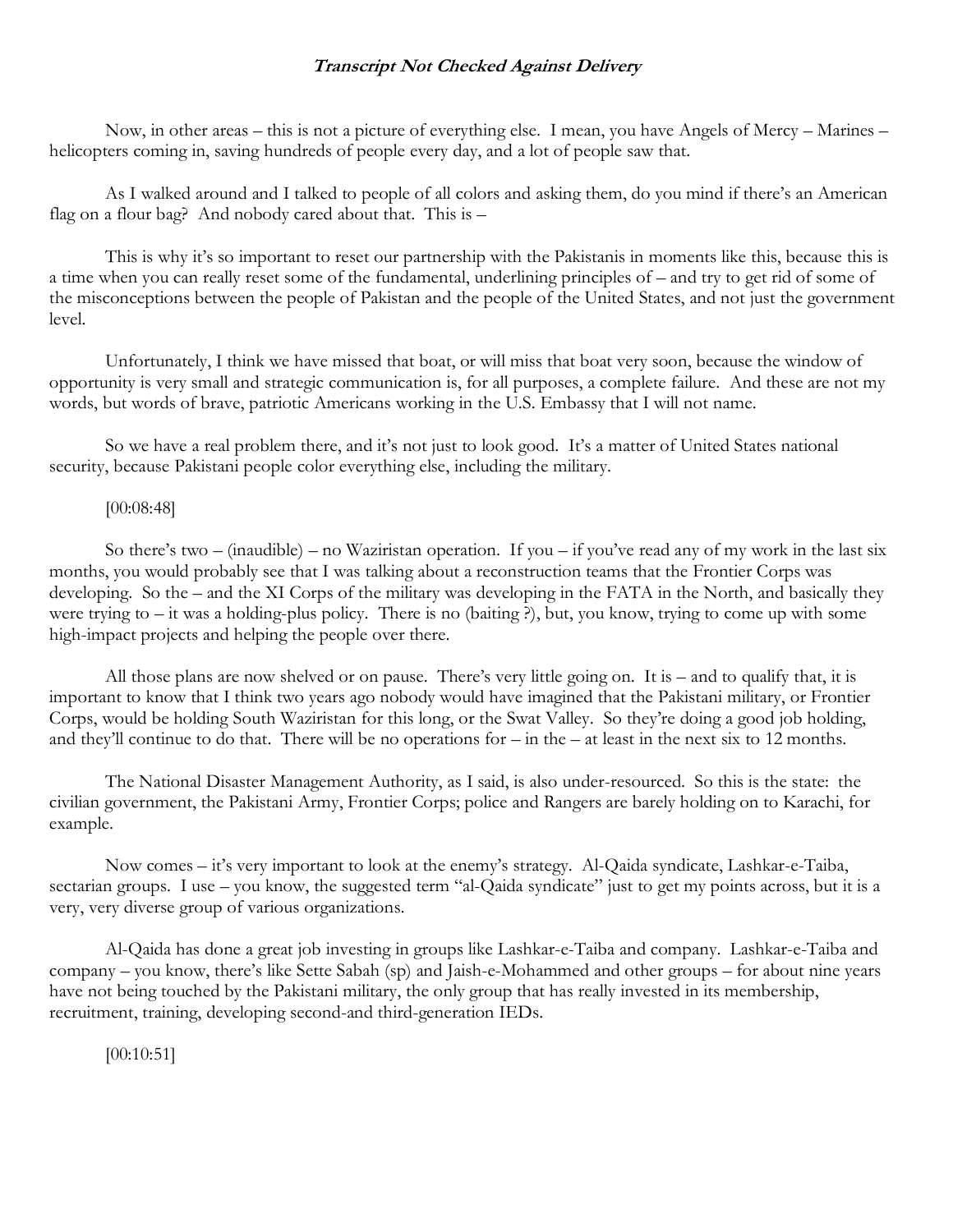I got a briefing; there's an IED lab in Quetta run by a school of infantry and tactics. I got a great briefing there, looking at some of the new stuff that the al-Qaidan syndicate was using against the Army, and it's just amazing. These are modern, second-and third-type ambushes and hiding some of the best snipers, for example, and doing a very good job with all of that.

And their job, if you're a smart insurgent, is to take full advantage of the floods, and they're doing it in two ways.

One, they're providing very limited but high-impact relief. So they're first one on the scene, but they only come with 10 bags of rice. (Inaudible) – when the Army comes, it comes with 100 bags, but it's always a little late and they've made their  $-$  (word inaudible) – and then they're on their way.

The second thing is to open multiple fronts. They finally have an opportunity – "they" being TTP, Pakistani Taliban, TSNM, al-Qaida network, Haqqani network. They're all very, very happy because troops – troops and resources are moving away from the pressure points that were created by the Pakistani surge. And they're trying to open multiple fronts so they could – they could go further and they could develop more space and have more sanctuary all over the country.

While I was there, there were seven terrorist attacks, were most suicide attacks, and they were all over. They were in Karachi, they were in Punjab, they were in Quetta and Baluchistan. So this is very important.

The other thing is al-Qaida strength was never in numbers. It replicates. It has the best train-the-trainer program in the world. And they've been able to not only train, but also hire some great folks from the ISI alumni network, the Pakistani intelligence agency.

# [00:12:44]

And ISI alumni network and these groups together were trained by the best in the 1980s, and really retained that knowledge and has updated, mostly using the Internet. And they have the best media campaigns, the best strategic communication, great liaison with tribes, separatists, criminal syndicates and, like I said, second-and thirdgeneration IEDs. And the list goes on.

And Lashkat-e-Taiba has really been the place where all the money has gone, and the attention has gone from al-Qaida. And they've developed this, you know, boogeyman of 300 people, al-Qaida, when in actuality they've been able to expand. So that's very important.

The other thing is we look at – in Lashkat-e-Taiba – (inaudible) – India focus, Kashmir focus, mostly Punjabis and mostly a group that has stayed quiet. But it's actually a group that was actually formed in 1991 in Kunar Province, so they have very, very strong links in Regional Command East in Paktiya – (inaudible).

# [00:13:44]

And they've basically gone to school with everybody else. Look at Jash-e-Mohammed; look at al-Qaida folks in the early '90s, and they were all literally in school. They were training, being trained together. So it's very important to look at that with that historical perspective. This is not a new nexus. This is not a new partnership between AQ and these other groups.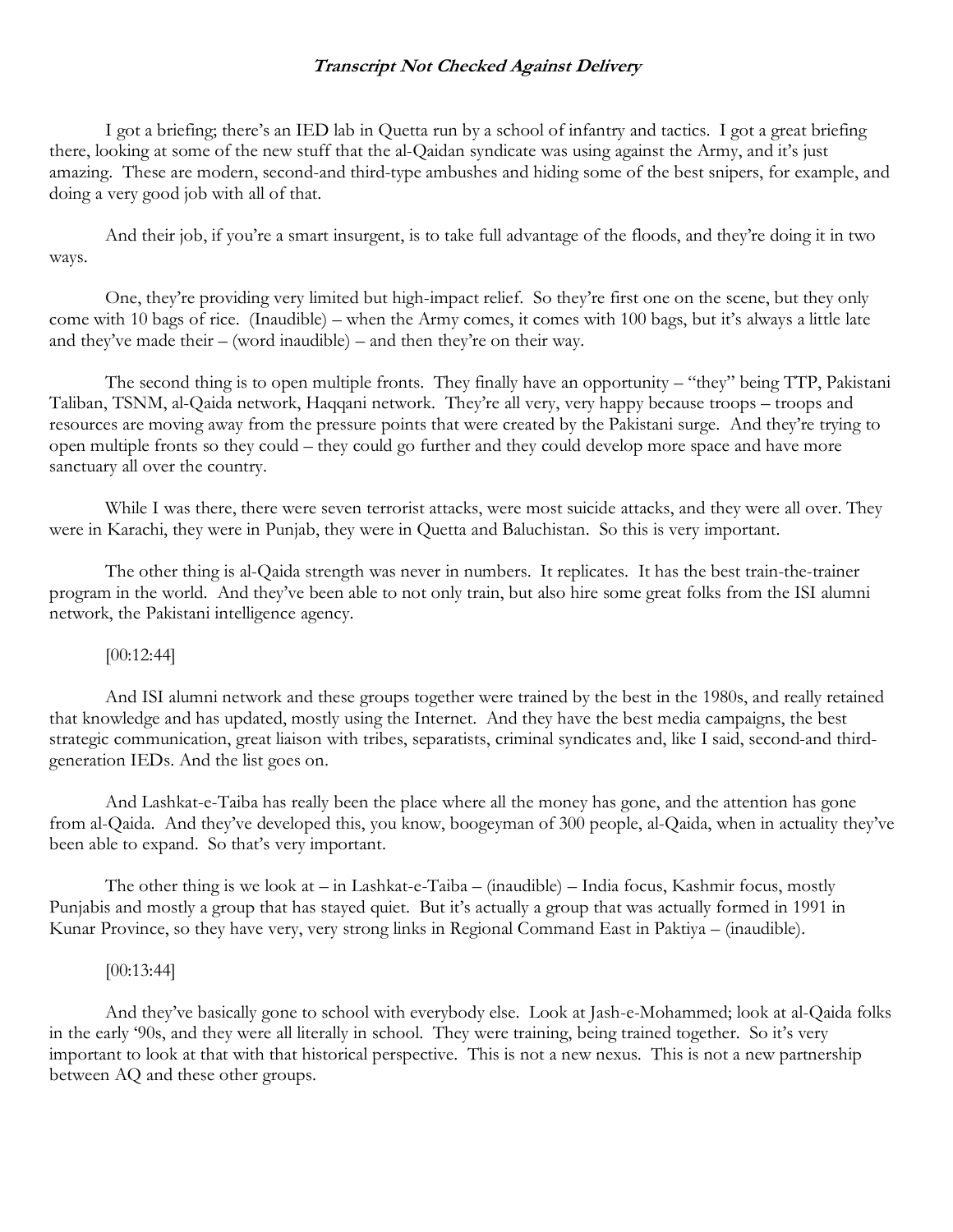The ISI has gone through, to be fair to them, in the last two years, some really effective reforms. They've tried to (co-op ?). They just don't have enough resources to go after everybody that they fire. So in other words, surveillance of the ISI alumni network. And frankly, they have put new – you know, they've put some bad guys on the list, have added bad guys to their list of bad guys. I think al-Qaida was the only bad guy since 2002 to 2008, but they've added Pakistani Taliban in the last 18 months and also Tariq (and Nafaz ?) e-Sharif and – (inaudible) – and some of the affiliates.

They have not added Lashkar-e-Taiba and other groups which are, I would argue, more of a tinderbox for the Pakistanis to deal with. It's just waiting to erupt, because they're losing control over a lot of these things. And even Lashkat-e-Taiba is not on the list. There are various groups that come along; they have come out and they're out-radicalizing the radical leadership inside.

(Inaudible) – or invasion of the Haqqani network – let's just say a cropped version of a Haqqani network remains Pakistan's government-in-a-box for RC East. And there is some hope that related to while we're negotiating through Kabul go to get – (word inaudible) – some of the worst of the worst. But I think that it is very clear that the Haqqani network still is an important asset.

#### [00:15:40]

And if you talk to the intelligence community in Pakistan, they will tell you, they use a term called we are looking for a firewall on our western border that will represent pro-Pakistan governors and district governors in RC East and Regional Command South, into Paktiya – (inaudible). And they believe that this is a compromise from the good old days when they controlled Afghanistan.

So this is a troubling factor, but I think that Washington and specifically ISAF, working through Kabul, is trying to work through this very, very difficult thing.

The – then comes of course our role in all of this. Like I said, USAID is doing a brilliant job in providing aid. They were the first one on the scene; so were the military assets from the United States. First one within 48, 72 hours. Provided the most aid. Lost the battle of strategic communication, but continue – continue to do work.

The problem of course is the Kerry-Lugar legislation. Kerry-Lugar, for all intents and purposes, was great – great deal focused on economic development. But more importantly, it was the insurance policy for the civilian government. If you read it, it's very specific. We'll give you all this money; it's your money, it's not going to go to the Pakistani Army. You get to use it and we will shut it down if the Army tries to take over.

# [00:17:08]

The problem is it's become a relief fund, so it's no longer an insurance policy. And while some of it will continue to go as planned, I think some of the bigger projects, the very baseline for the feasibility reports that were created don't exist anymore.

Example: There's a village. Three – three schools, two medical dispensaries, and they're going to build a girls' school through subcontracting. Well, now you go back to that town, there's nothing left. You've got to start with the road, the bridge, the basic dominant structures. So the baseline has been destroyed. That's no longer the same country. Thousands and thousands of miles just destroyed. Out of frying pan into the fire; that's how the people feel.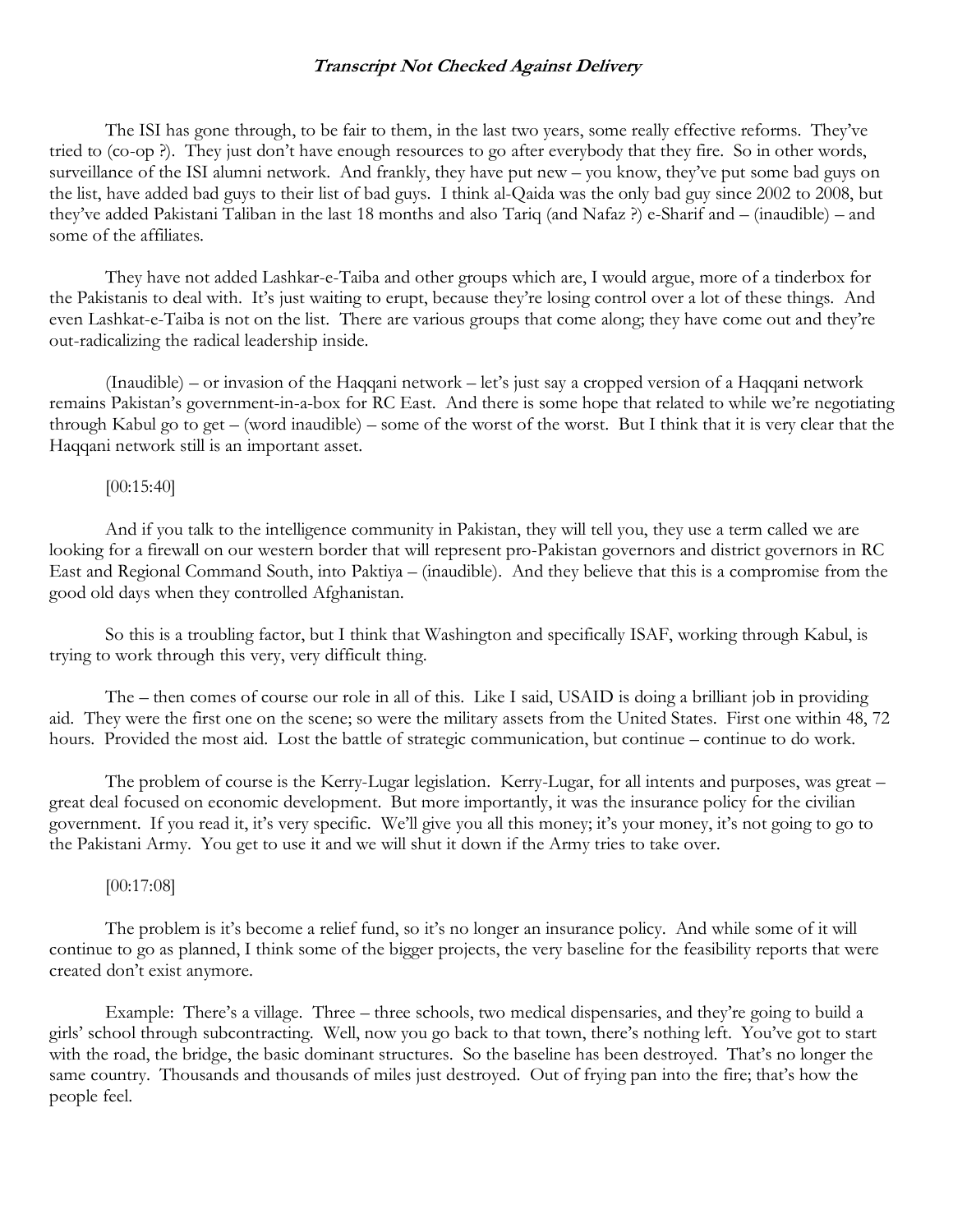The United States policy still remains very inconsistent, perceived to be inconsistent and not transparent. And that – that hurts. That does not protect our aid workers or our military, this whole idea of having small signatures just doesn't work at all. It's not sustainable.

You have to have straight talk on both sides. Where you either had a relationship that comes along every 10 to 15 years, or you have something that you can rely on so when we're bombing Iran in 10 years or Central Asia in 15 (years), or having another military problem with China, at least this country is consistently there in some format. And for that it really requires going beyond these short-term things. And that's why – in the new Congress we really have to look at the dynamics. So it is very important to look at all of these things.

#### [00:18:56

What makes it worse, add another layer of complexity, is the battle between the Pakistani executive and the judiciary. October 13th, I believe, is a very important date, because the supreme court will weigh on the president's immunity. That could really change a lot of things.

And there are several options on the table. Thank God most of them are constitutional; there is a noconfidence vote. There is another government coming in; there's pressure to change leadership inside the PPP. That will continue to go on.

So in conclusion, you have a military that is completely overstretched. Indeed, the only institution that works – and frankly, the only one that can actually do things. It has a lot of limitations, but the only one – again, relative to other institutions.

They have done a brilliant job distancing themselves. I remember Pakistani People's Party politicians coming out and saying hey, this is – this is the Pakistani military, of course, (but ?) it works under the government. So when you look at these helicopters and look at these guys and you're waving at them, we told them to do this. The army has done a great job. No – do not mix me with that.

# [00:20:08]

So you have an 80 percent approval rating for the army; 10 percent approval rating for the civilian government on this. They're losing a lot in not just strategic communication. They won't be able to do it; just don't have the capacity. Even if we were to completely forget about the incompetence of the civilian government, the corruption charges, they just can't do it. They just don't have the resources.

And second, they are not – they don't have a civil-military comprehensive strategy. In other words, you have a military guy in a helicopter; politician goes with him. You have a military guy who's the only one who goes in the helicopter, and he gives the press conference. He's giving out candy to the children. He has the photo ops.

And I drove around with the Pakistani military, and – the way people are (viewing it ?), it was very different two years ago when – the military had a 10 percent approval rating. So all other institutions, including National Disaster Management Authority, are overstretched and they rely on the military.

The civilian government, again, is facing a lot of problems, and I just summarized them just now.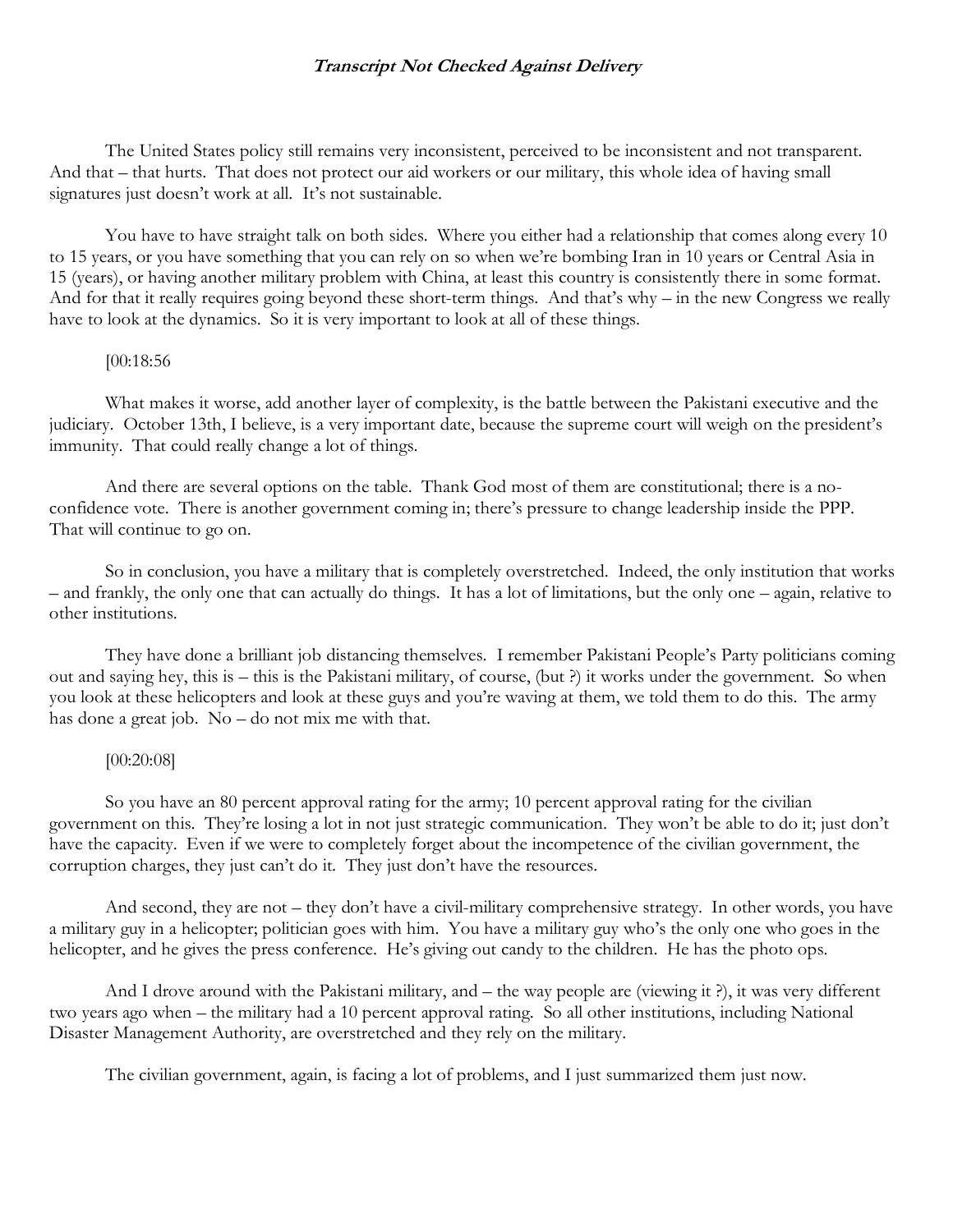And all of this is becoming very complex at a time when we have the Afghanistan review in, what, two months? And so we cannot expect the Pakistanis to even do the job which we weren't 100 percent satisfied with, which was what was happening in June. In other words, the Pakistani military had made some difficult choices. I visited all the training institutions. I looked at their doctrine; I looked at their case studies; I looked at their lessons learned mechanisms.

[00:21:51]

And I look – I matched that with what (they were ?) between 2002 and 2008, and they've come a long, long way. But right now, all of those gains were – (inaudible) – and fragile to begin with are really being – some of them are being reversed. And what –

What worries me is that there's always a group of people when you have institutional change – for example, in the Pakistani military and the ISI – that want to hold on to the status – the old status quo, which is that they will be more likely to cut another bad peace deal with the insurgency in FATA, which would really turn things to the worst inside Afghanistan.

So these are some of the things that I am very concerned about. What gives me hope, in the end, is basically the Pakistani civil society. And some of the young people and students that came out and started working to give relief.

And I'm not even – I'm not even satisfied with the Pakistani media. The last two weeks, all they have done is complain about the Pakistani president. And they have stopped following the floods, the Pakistani media has, the last two weeks. And so they can't expect a lot from the American public or even the American administration in that kind of scenario.

#### [00:23:05]

So what gives me hope then is that I hope that the Pakistani military had retained its lessons learned from counterinsurgency. Their capabilities have gone up. They have a better presence in many of these areas, and frankly, they, you know, were able to hold the Swat Valley and South Waziristan, which is unprecedented. So that gives me hope.

And, you know, I can – I look forward to Jack's comments and the Q and A.

COL. (RET.) JACK GILL: Thank you, Haider, and thank you, Stephen. And thank you all for coming today.

My name's Jack Gill. It's very nice to see some familiar faces and happy to meet new folks. I am a government employee, so I have to issue the disclaimer that my remarks are mine and mine alone. I don't represent the United States government in any way; neither my center, the Near East-South Asia Center at National Defense University or any other branch of the government.

(Inaudible) – offer a few thoughts on Haider's very thorough presentation. It hardly needs a lot of comment, but I have the privilege of being here today, so I'll – I'll offer a few thoughts nonetheless. (Inaudible) – had a couple of points.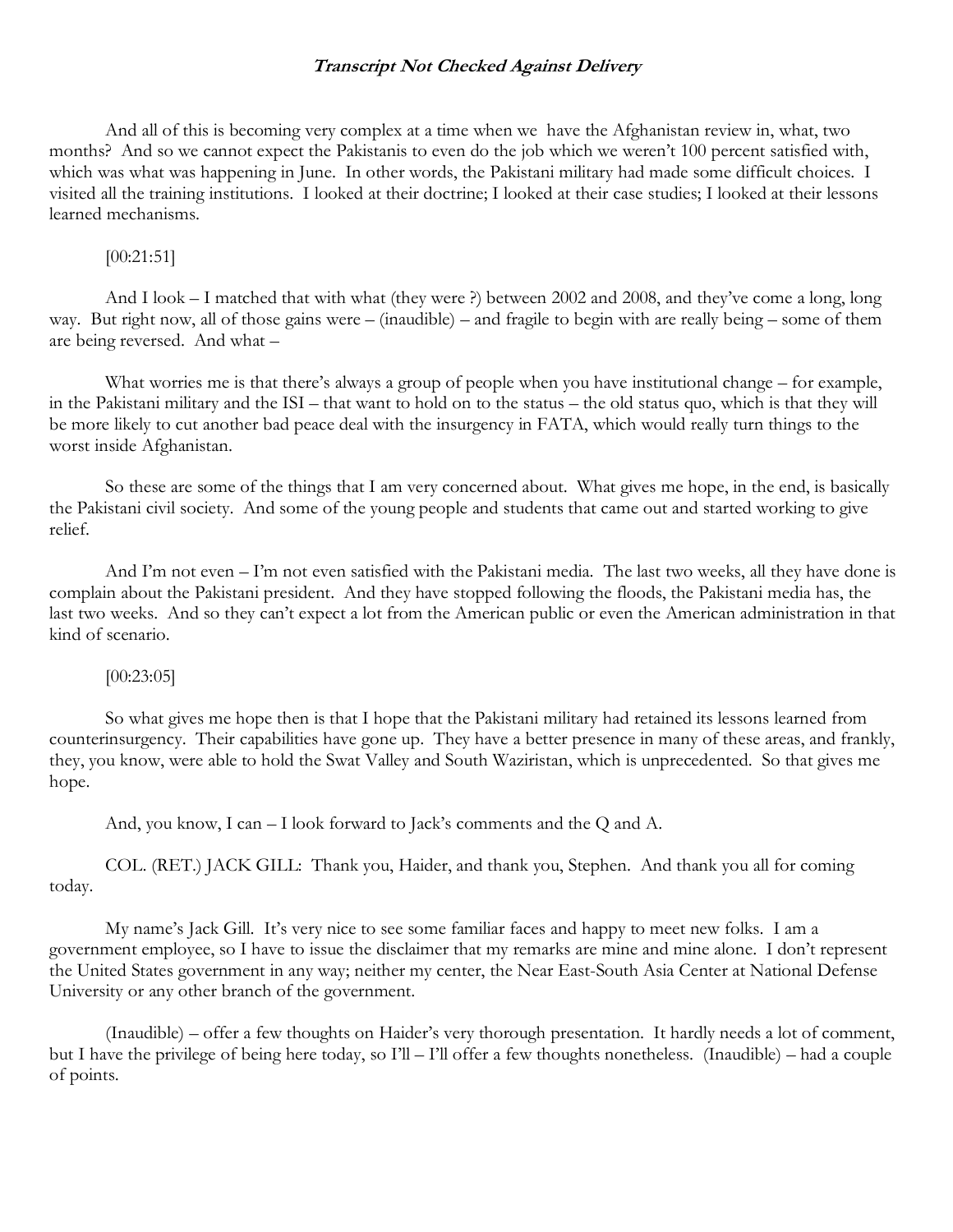In the first instance, I think it's useful to remind ourselves that even prior to this enormous catastrophe, that Pakistan was a nation burdened by all sorts of enormous challenges – economic, societal, governance, and terrorism being the most prominent and the sort of thing you would see splashed across the news headlines.

#### [00:24:32]

So the disaster has undermined anything that might have been favorable in the sort (instant/incent ?) of moving in the right direction, at least in some areas that Haider has talked about.

In the second place, this is the kind of disaster that would overwhelm any country, not just Pakistan, but anyplace. Look at the challenges the United States faced in dealing with Katrina and multiply that many times, and you end up with where – the misfortunes that Pakistan's trying to contend with today.

And with that as a kind of a context, there are a number of things that are quite disturbing as we look at this and look at it not just today, but as we move into the future.

In the first place, the economic impact, not all the immediate economic impact on people whose livelihoods have been destroyed, whose homes have been destroyed and families dispersed, but into the future and the difficulty of reestablishing the agriculture, if we – if the situation does not allow movement rapidly enough, as well as industry for many years to come.

And as Haider has pointed out, in some cases absolutely, complete rebuilding from the ground up will be required.

# [00:25:35]

Secondly – (inaudible) – I think correctly say that diversion or disruption of security forces, of course – not only have they been diverted from whatever tasks they were proceeding on in dealing with militants and terrorist before, but their own facilities have come – have been damaged. And these militants now who have ravaged Pakistan for the past several years have a gap into which they – (audio break) – very thoroughly.

There's also the challenge of transferring, as moving out of a relief situation into a reconstruction, rebuilding and reestablishment of government situation, the difficulty of transferring from the military role into a civil government role. That's been problematic, I think, one can say fairly in Swat, in the wake of the Pakistan Army's operations there and will be equally difficult, if not more so, given the scale, in the wake of these floods.

Third, the security impact over the medium to long term, in a number of arenas, is – gives us some cause to be concerned. As the flooding has exacerbated a number of existing fractures or cleavages within Pakistan, most obvious of these Haider has talked about, between the army and the civilian government and the severe damage that's been done to the civilian government's standing. And he's talked about that in great detail.

But it's also worth thinking about the frictions between the provinces in Pakistan as well as between social classes, especially between large landholders and tenants, such as the stories. And whether those stories are true or not – I don't know, but they've certainly gained a great deal of currency and at least appear to have some footing in people's minds, that some landowners intentionally breached levees to preserve their own lands and allowed other people's lands or other provinces' lands to be flooded.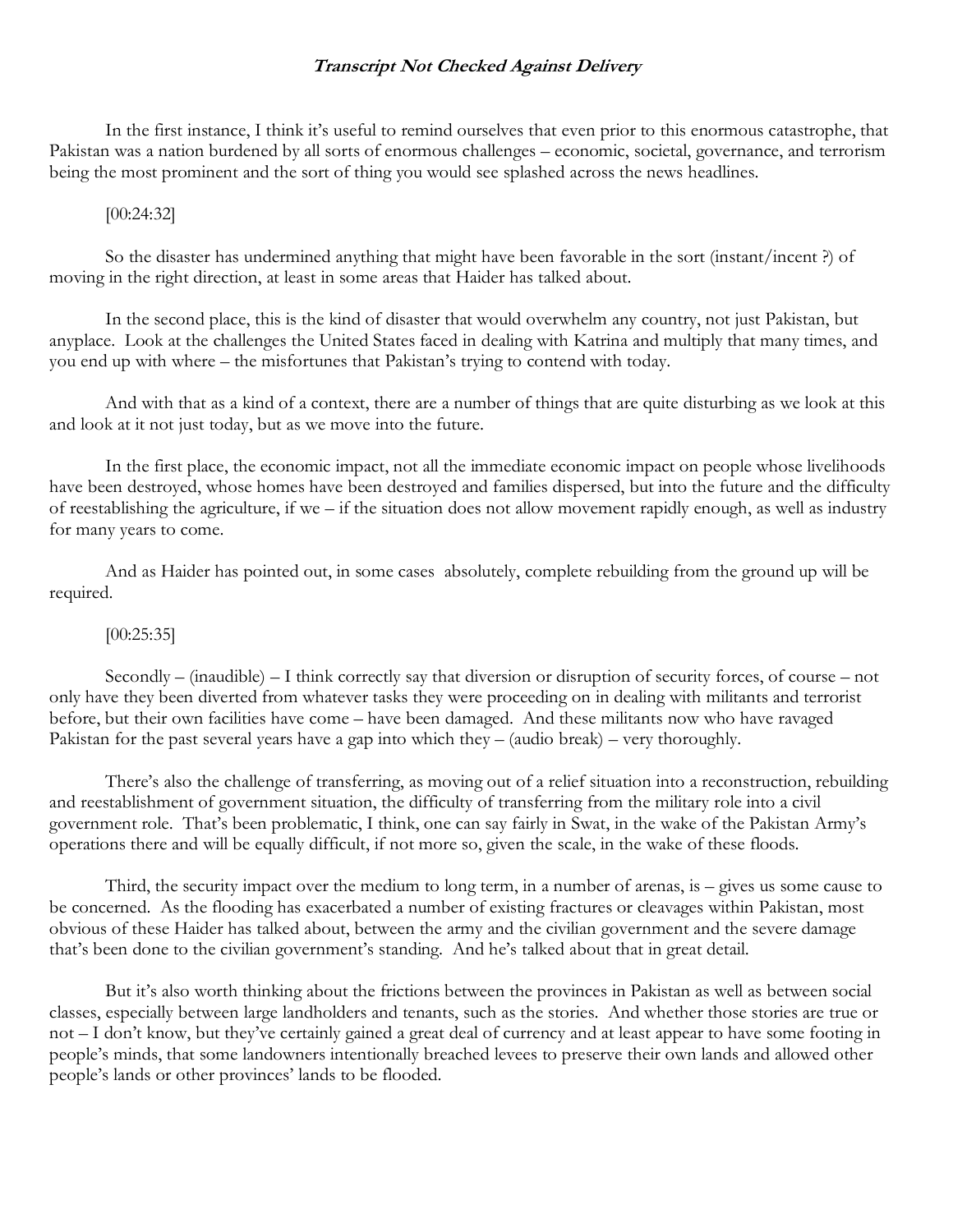And then again, whether that's true or not, that creates a tension that cannot be ignored.

#### [00:27:32]

(Inaudible) – I think there's another contextual piece that's useful to keep in mind, and that's the floods occurred at a point where much of the population was already jittery and uncertain and concerned about the future and not very secure in their own daily lives. Whether they were attending religious services, or whether they were going to the market or just going about their daily existence, sending their kids to school.

And now, with this devastation and the perception of an inadequate response, in the words of a recent Pakistani think-tank report, quote, "The anger in Pakistan was palpable and obvious," unquote. That was – and the question then becomes okay, how does that anger resolve itself, or how is that then expressed?

None of this bodes especially well for the future – that as we look into the longer term, I think there are a couple of other points that are useful to keep in mind. And Haider's talked about something that's troubling, particularly from the American angle that the U.S. assistance has received so little visibility, despite being fairly rapid, given the circumstances, and more extensive than in any other country by itself, this poses not only a challenge in the immediate term, but also, I think, hampers abilities – our ability to strengthen or expand the U.S.-Pakistan partnership into the future.

(Inaudible) – in this is the government of Pakistan's own challenge in coping with the surfeit of this poisonous conspiracy theory is that any kind of a situation like this tends to generate.

Blaming the United States or India for the flooding are some extreme examples – again, not that the government is doing so, by no means, but that these stories begin to circulate in the press and the government now – then finds itself in the position of having to try to defang or rebut or otherwise denature this sort of corrosive conspiracy theorizing.

#### [00:29:17]

So not on impedes, of course, rational analysis for immediate remedies and measures that might be taken to mitigate future disasters, but has a negative effect, a poisonous effect on Pakistan's international environment, in my view.

International donor fatigue is an additional concern. If you listen to a lot of the reporting in the early days in talking to U.N. officials and other NGO members, the nature of this catastrophe and the way in which it developed, unlike the earthquakes in 2005 or the tragedy in Haiti, made it more difficult for the donor community to react in the way that one might have hoped for.

And now the extent of the devastation and the extent of the human tragedy will make this even more challenging. It's going to take many years to recover, so how do we as a planet, how does Pakistan as a nation, retain the interest and the focus? As Haider points out, even the Pakistani press in recent weeks has turned away from the catastrophe. You can still see reporting in the BBC on a weekly basis, but in many other places it's – it's dropped off the front pages.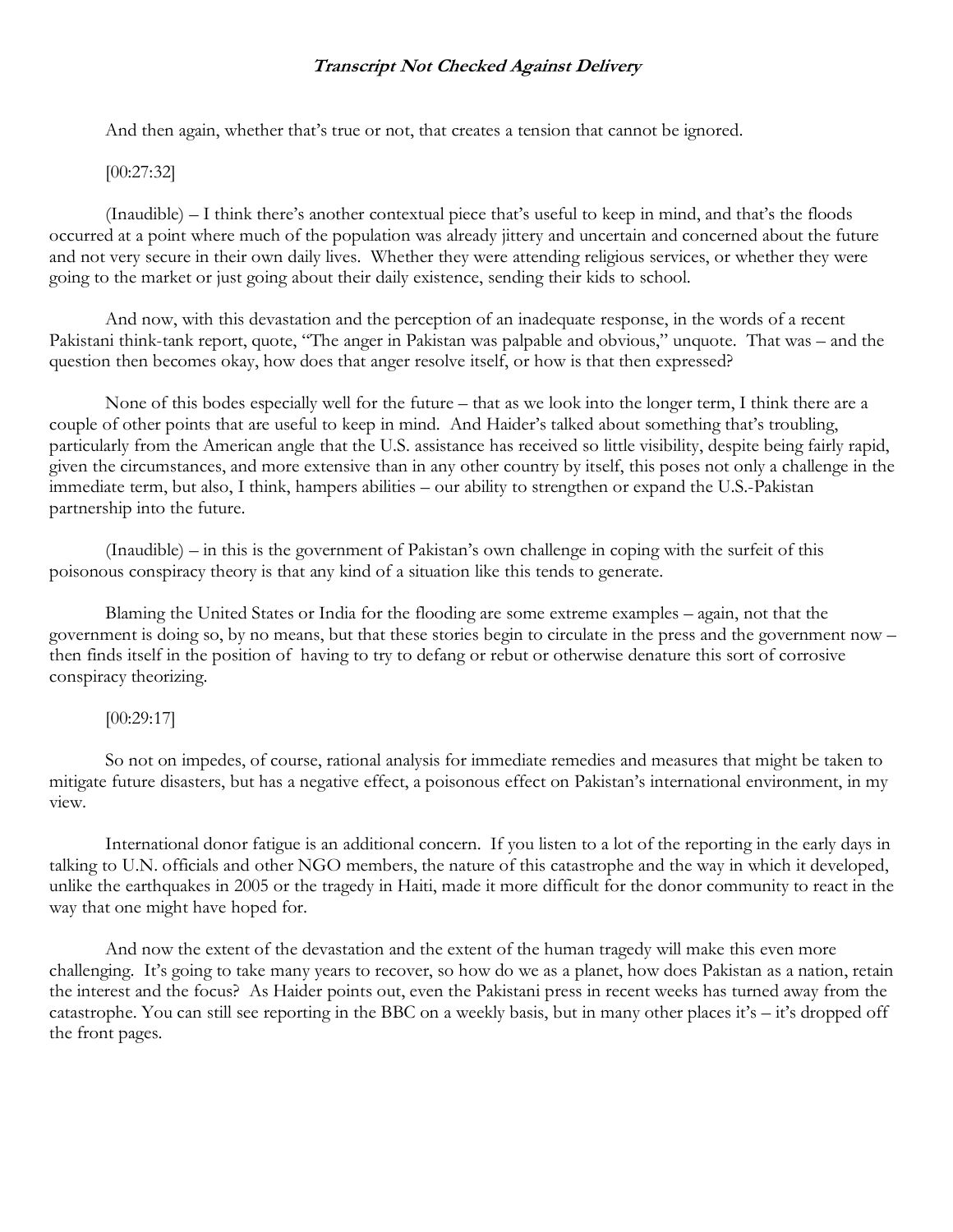The international community of course can only do so much. But it's certainly deeply in the interests of the world and, above all, of Pakistan itself that the flooded areas not become a breeding ground or a source of radicalism and violence.

#### [00:30:43]

In the longer future, of course, as we look beyond even a recovery phase, the problems of climate change, deforestation and long-term neglect, a variety of preventive measures means that these kind of disasters have to be something that are considered serous possibilities for the future as well.

And that means trying to think now about some expensive and often politically very difficult steps to mitigate future repetitions of this catastrophe, or things of this nature. And again, if you translate that to an American context, think of the challenges the U.S. faces in trying to create either changes in the governance or in society or urban planning in areas of the U.S. Gulf Coast that were afflicted by Hurricane Katrina. Very challenging to do, a lot of invested interests by political groups or by local citizens, and so trying to make those changes for the long term are very, very challenging

One can hope, as – if I can paraphrase Prime Minister Gillani, that the Pakistan government and its friends can try and translate this tragedy into an opportunity, but the picture at present is not very encouraging. I hope that the more hopeful points that Haider's made indeed prove true, but we have a – there's a long way to go and very many difficult challenges in the way to trying to achieve what needs to be achieved to recover from this disaster.

#### [00:32:08]

So I'll thank you for your attention and return the microphone to our chair.

MR. TANKEL: And I will quickly turn and – do we have microphones around? No, people will just speak up. Then I will very quickly turn this to all of you for any questions that you might have. Ask only that you identify yourself and the institution that you are with.

And with that, we'd like to open the floor.

Yes, sir.

Q: (Off mike) – Martin Benson, Swedish consultants. And I have a question; wondering if you could say anything about the situation, especially the – (inaudible) – situation for international relief workers in the area.

MR. MULLICK: It depends on where you go. I think it's directly related to the absorptive capacity of the area you focus on.

The – (word inaudible) – has done a much better job – Khyber-Pakhtunkhwa, Swat Valley, Nowshera – precisely because of the relative success of counterinsurgency operations. And there was a population resettlement program; otherwise, you know, known as the IDP problem, for example. So the international community, the Pakistani Army, USAID, International Red Cross, worked really hard to set up camps. And they were able to get back, I think, about 2.2 million people got out of Swat during the operations, and I think within five months about close to 2 million were rehabilitated, quote-unquote. So there were camps. There was a process in place. And if you threw money at it, you knew where it's going to go.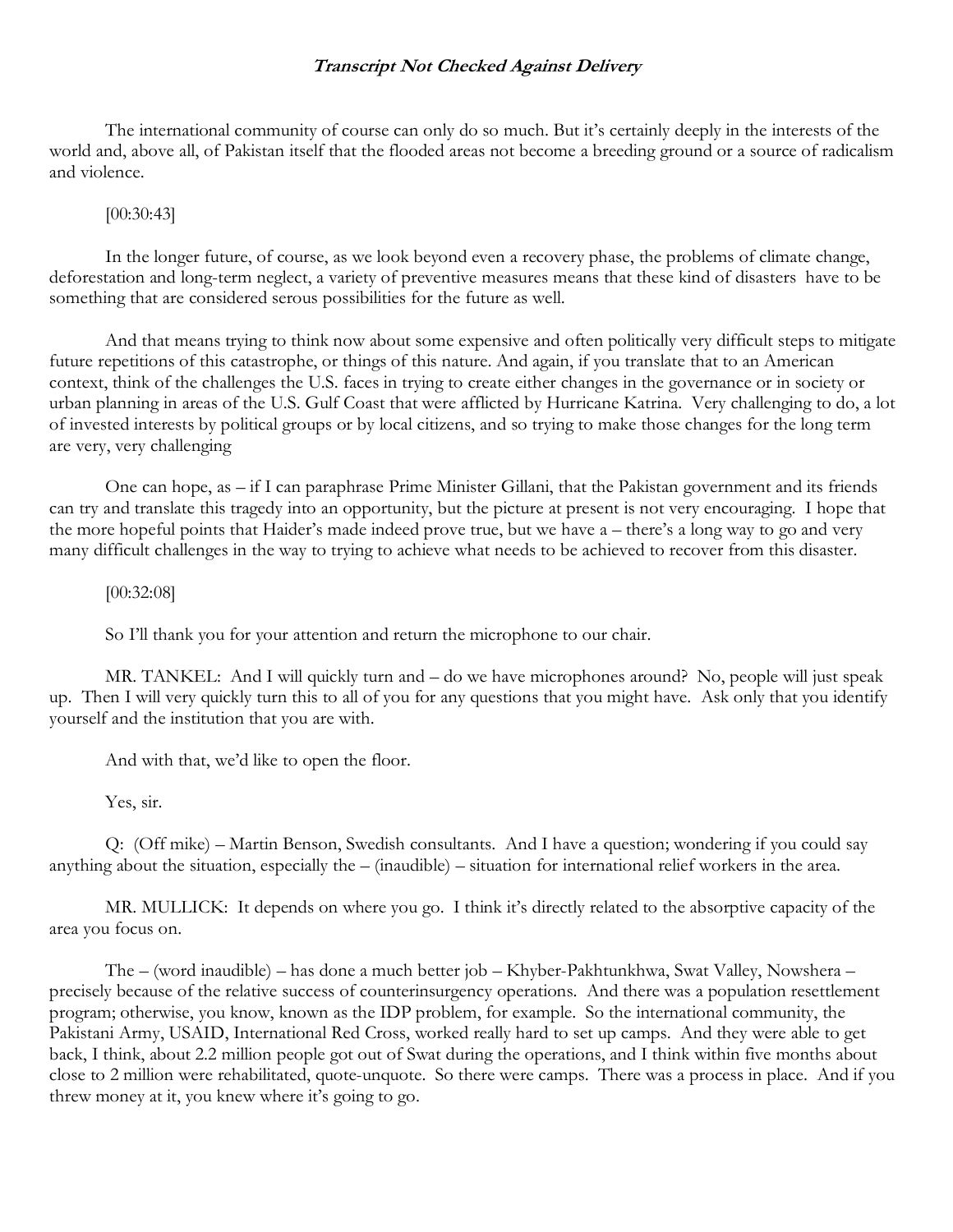# [00:33:48]

And if you focus on that area, you're also more secure, because that's where the troops are and they have more experience.

In the south, it is really the wild, wild West, where the absorptive capacity is very, very little. And you – they haven't had anything of this nature. There were no – (inaudible) – Sindhi IDPs in the last, you know, nine years of this war.

So it depends on where you're going and then, frankly, what your local – who your local partners are. And then I think National Disaster Management Authority is a great place to start that conversation, if you represent an NGO that wants to work and in what sector. I think then – and then again you'll end up with the military taking you to places.

Just little things like – I think I was at the Canadian NGO WorldVision food distribution, which was very interesting because they had a little photo op going on as people were saying we want food now, and it went on for about half an hour. And to some degree, I can understand because they need to know that the food got to the people, so this – the video was actually evidence.

#### [00:34:55]

But the army was the one that put everybody in a file. And they had a system so that people who didn't have NADRA ID cards, national ID cards, there's no biometrics done – that there was, you know, they were minimizing the application and other things. So you still have to work with the military.

So I – again, north and south, big difference, and then pick your spot and then go through NDMA.

MR. TANKEL: Yes, sir?

Q: Hi. My name is – (inaudible). I'm from Pakistan originally. I just wanted to comment and then ask a question.

MR. TANKEL: Brief comment, and then –

(Cross talk.)

Q: (Off mike.)

MR. TANKEL: And did you have a question?

[00:36:33]

Q: Yeah, I have just one comment that Mr. Haider didn't mention. There was mentioned – you mentioned about landowners breaching the land. But the biggest – (inaudible) – which – is that the breaches occurred in such a – (inaudible) – area, the – (inaudible) – Area, was because they wanted to save a lot of – (inaudible) – and they tried to be safe from the flood. So the breaches (happened ?) and the one who was – (inaudible)?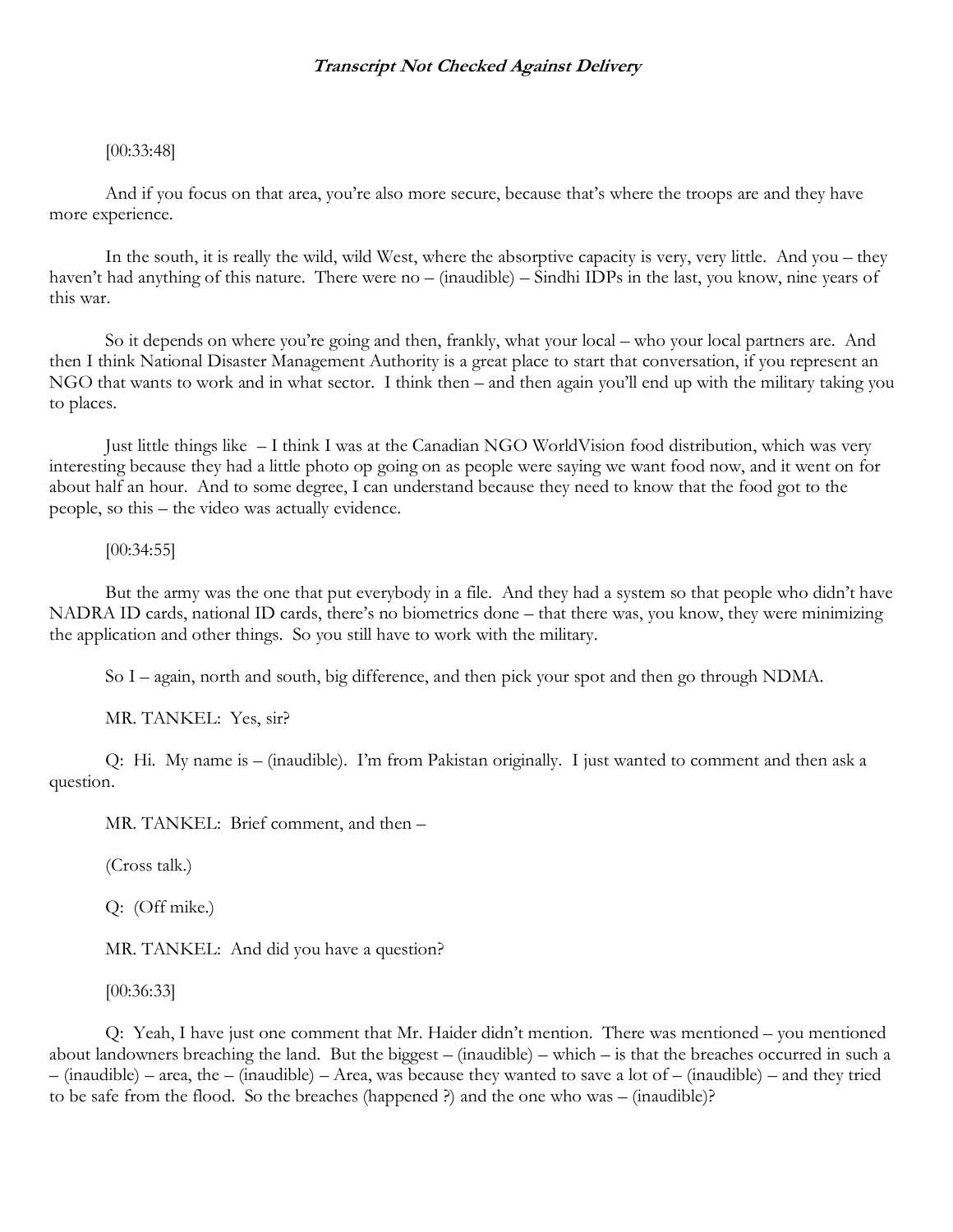Unfortunately, the stories – (inaudible) – the people don't get a hearing. On the – (inaudible) – but the real question is he commented that the U.S. – (inaudible). What should the U.S. have done? You say we lost opportunity. What was the thing we should have done, Haider, that we were –

MR. MULLICK: Okay. Everybody's awake now.

When I talked about wild, wild West, I was not talking about – and I would never, ever do that – about the culture of – (inaudible).

Q: (Off mike.)

[00:37:40]

MR. MULLICK: Yeah. I was talking about what I saw with my own eyes. I don't know when the last time you were standing on the embankment that saved – (inaudible). That's where I stood and a saw hundreds of villages submerged in water. I was talking about the destruction of the floods had created the wild, wild West – not that the people were militant, okay? So I was just talking about absorptive capacity and what I saw with my own eyes, and I brought it back here. Very few people have done that.

The second point, you talked about the landlords. I completely agree with you. I had to leave something for Jack.

(Laughter.)

And the third – the question was very important – strategic – I'm not a strategic communication expert, okay? You have to hire people from the Wharton School who can really –

Q: (Inaudible) – do you know about the story of – (inaudible)?

MR. MULLICK: Saved the military base where?

Q: (Inaudible) – base.

MR. MULLICK: No, I –

Q: (Inaudible.)

MR. MULLICK: No, I –

(Cross talk.)

[00:38:33]

MR. MULLICK: Yeah. And I didn't even – but what was important then was to really have a robust – robust media camp. And for example you had – brilliant people at ODRP, including Gen. Nagata, who had moved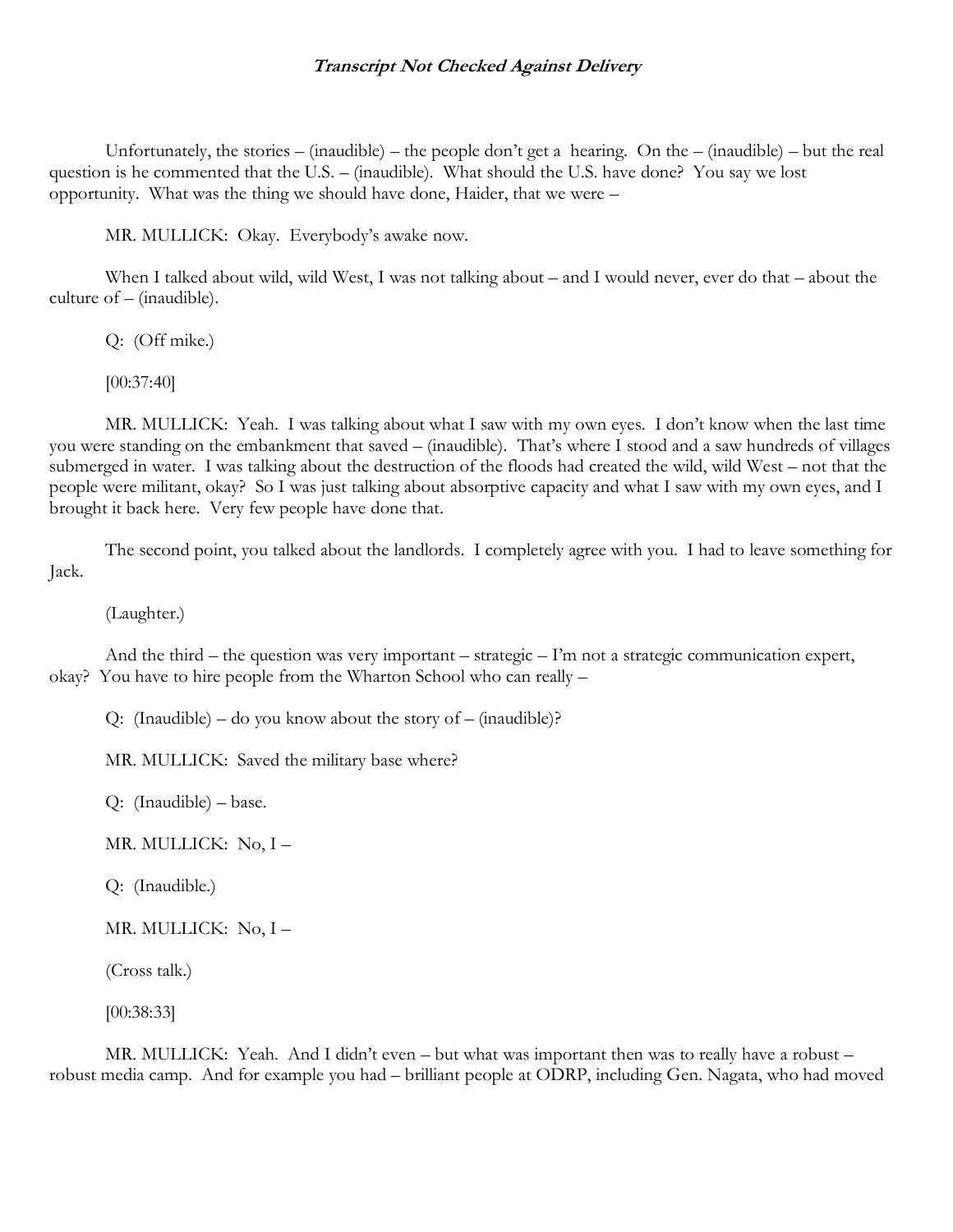the Ghazi Air Base. And they were coordinating a lot of these Marine helicopters that was literally saving hundreds of people every day.

They weren't able to take a story and show it to the rest of the country. Then these same helicopters and same folks moved to Sindh. They weren't able to show it on the vernacular press and the Pakistani media. When they did, they failed because nobody understood. So that's what they should have done right away.

And they – when I say that they've lost the – (inaudible) – doesn't mean that they've completely lost the – (inaudible).There are still opportunities to change all of this, and there's a lot of good work that the USAID folks are doing; we just need to make it visible. (Inaudible) – be sensitive; you can't make it visible the first couple of days because you're trying to help and then have a photo op at the same time. But people need to know.

#### [00:39:31]

I remember sitting in Islamabad watching TV at night and the Saudis had one C-130 and (GEO ?). Showed that for five hours straight. And they had, like, a – literally a 30-second clip from Gen. Nagata, talking about hundreds of flights coming in, you know, in that span of time.

So this is what I mean. This is a small example, but this itself is a long debate, and we can – we can discuss it afterward.

Q: (Inaudible.) Can you help explain – can you help explain – (inaudible) – attacking civilian targets in terms of how much, you know, alienation it's causing among the – (inaudible) – I'm not suggesting that they, you know, enjoyed any – (inaudible) – to begin with. But we saw attacks particularly in – (inaudible) – Karachi. So yeah.

MR. MULLICK: It's very hard to put them in a nice group, you know? There's so much of publication and consultants coming from – (inaudible) – and some of them are sectarian groups of – (inaudible) – attacks against the Shia or the  $-$  (inaudible)  $-$  or the Sufis.

But there seems to be – there's  $a - (inaudible)$  – that I agree with, which is to open multiple fronts. And the trade-off is, yes, we're going to lose some public support, but then these troops that are putting this pressure on us would eventually start moving, and that's what we need.

# [00:41:05]

So what they'll look for, in a perfect world, they look for another Mumbai. More realistically, they look at opening up another front in Karachi. I got extensive briefings from the intelligence community that talked about folks that they had captured who then gave intelligence about a plan to attack the Karachi airport, to disrupt the NATO supplies, as you saw.

So there's very strategic in that sense, but local partners in the same time have their own goals. And unfortunately, when they did attack – (inaudible) – and Shias and Sufis, they weren't able to garner the kind of anti-Taliban sentiment that we would expect. Because, unfortunately, killing Sunnis and Shias and – (inaudible) – or even Sufis just didn't get the kind of reaction from the Pakistani people.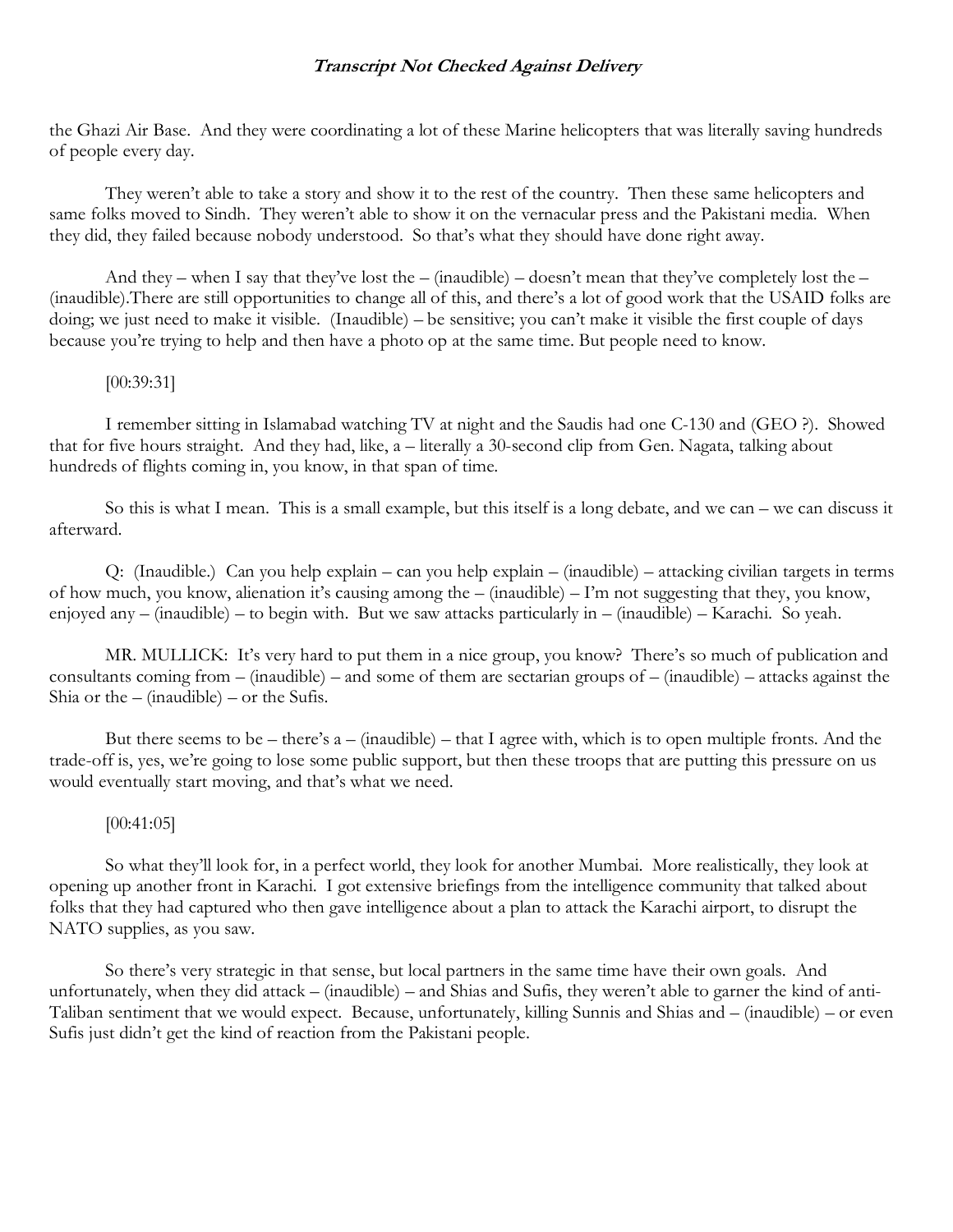So they lost less and they gained more by actually opening up. So if you look at the rangers and the police force in Karachi, completely overwhelmed. It's only a matter of days that they're going to call the military to step in if the rate of violence keeps increasing. Other places, too.

So I think that's the time. Because they were under a lot of pressure. They lost a lot of sanctuary. They lost most of Northern FATA. They lost South Waziristan. They lost the entire Swat Valley – (inaudible) – in the last 18 months before the floods. They want to gain back and they certainly want to –

#### [00:42:29]

So I think the trade-off works for them, and this is – there's a net gain, as I understand it, knowing – (inaudible) – please take away, because all these groups also have their own specific regional sectarian goals.

COL. GILL: I think I would highlight the importance of what Haider mentioned at the very end, that each of these outfits and sometimes some factions within them, require a nuanced approach.

But in a general sort of sense, it's important to stress what he mentioned regarding the  $-$  (inaudible)  $-$  of minorities, that that's a fair and in many cases would be considered a fairly safe target, and yet you also create mayhem; you bring the government into question, and you cause – you can hope to cause potentially a government overreaction that redounds to your benefit as the militant, or a reaction by counter militant groups or radical groups within the minority elements.

And so you thereby create disturbance and anarchy and a sense of poor governance that for many militant organizations they consider beneficial as for their sort of immediate purposes, for a longer-term goal.

Q: (Inaudible) – Program on – thank you. Program on International Policy Attitudes.

I'd like to go back to the question of why you see a decline in media coverage of the floods. And to try to think through possible causes and conditions for that. It occurs to me is that it may be just very logistically difficult to do audio-visual, to get in with a crew and have enough of a power source, given the resources that the Pakistani media has got and if that's the case, that could be looked on as a need that NGOs could help to fill, for instance.

#### [00:44:27]

Another possible reason is that if the Pakistani media is overly focused on the operations of the government in Islamabad, if the government is not visibly planning for the future – you know, if it doesn't set up committees of experts that are developing plans for how they're going to get Pakistan out of this, then that creates an absence of events for them to cover. I'm just speculating, but sometimes something like an absence of media coverage is a soluble problem.

MR. MULLICK: I think the number-one problem is that the American media doesn't realize that the probability of the next 9/11 coming from Pakistan is much higher now than it was a year ago. And it will continue to be like this for a while. That's the bottom line. So you want fear mongering? Here it is.

And what they do, the media, has to just connect the story of the floods to national security and very – and then just come out with a really nice chart of troops, number of troops and what they're – where they are and what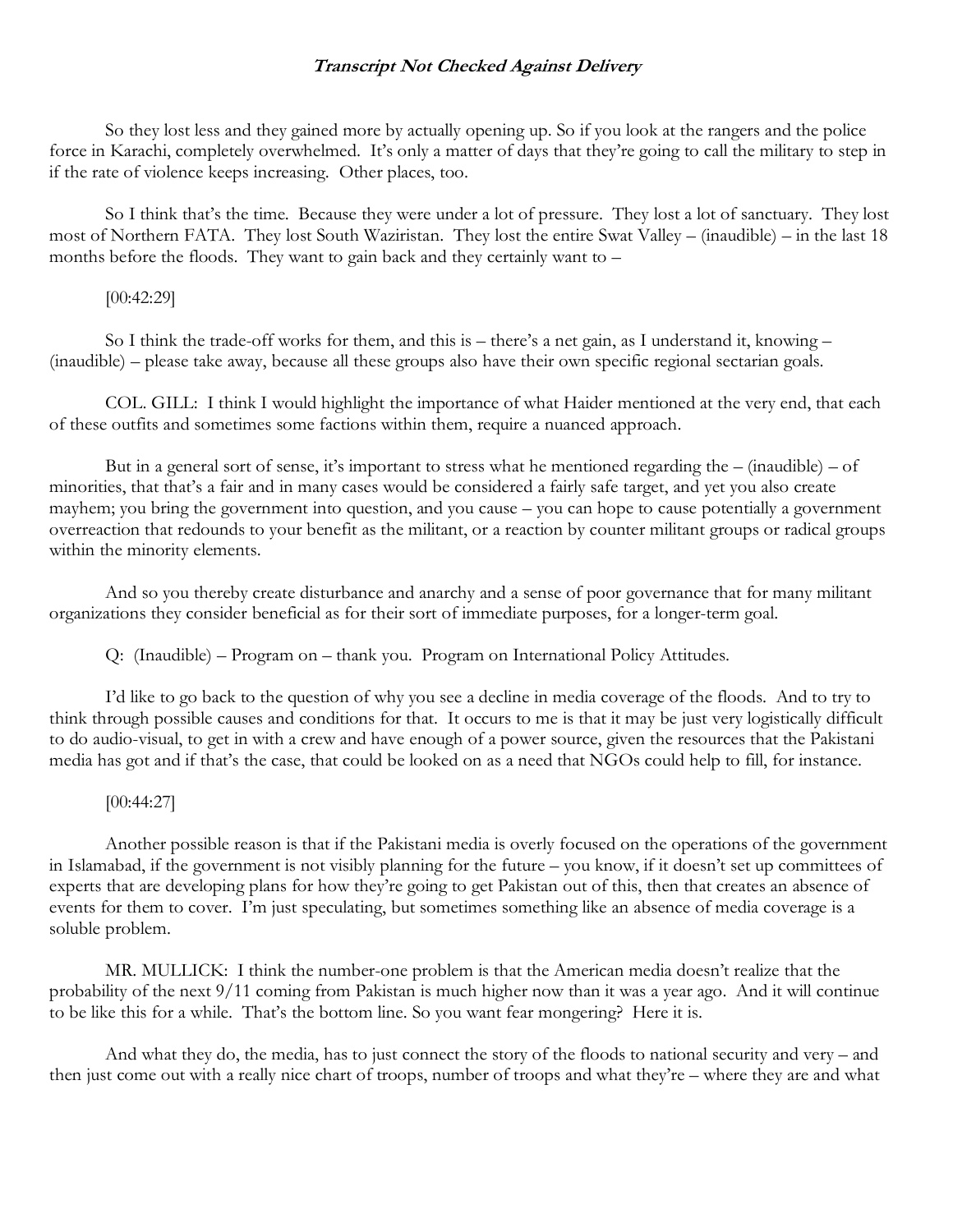they're doing, and the capabilities of the Pakistani government. And then you can add nuances about reconciliation with the Taliban and other things in Pakistan's geopolitical stance.

They have not successfully made that connection. If they did that, you would see everybody there.

I came at the beginning as far as for people who actually have hearts, the humanitarian factor is also very important, but it's a subset of the national security part, okay? That's where our investment is; that's where the weapons have gone; and that's, frankly, the only partner. Otherwise, we have to have about 400,000 troops and do a ground invasion, capture the nuclear weapons, and then do the job ourselves.

#### [00:46:20]

And so you have to have a straight talk about exactly why Pakistan is important, and unfortunately, it's the negatives that will bring the media there.

The humanitarian part is a very important aspect, and I think again, I was just shocked when you didn't see Anderson Cooper from CNN camping out there like you did in Haiti. I think Sanjay Gupta came for, like, a couple of days. There's a great shot of – (inaudible) – something at CNN, he does it. But the – (inaudible) –did a great job; New York Times; I think somebody at Washington Post. I know David Ignatius is there as we speak.

So they did a good job, but you've got to get the visuals out there. And they did amazing stories. Amazing stories that we just haven't heard about. Even from relief – relief actors.

I met a gentleman in Nowshera and he was a noncommissioned officer. He was giving orders to evacuate hundreds of people in a matter of, like, 16 hours. And his entire – his own family was stranded. Did not mention it at all. In the end, said, you know, when the day was over, he's like, by the way, my family's stranded out there and mother-in-law with a wheelchair is on top of this roof. I have to go on a boat and get them. And he got all of them back.

# [00:47:35]

But he was so committed to saving other people. This is just an example. These are the kind of stories, obviously, military focus, but then there are amazing number of stories from NGOs and the private citizens, across the board, that came out and relieved. The sense of community in Sindh and Khyber Pakhtunkhwa and Punjabi is amazing, because those are the people that set up community kitchens and things like that.

And so you've got both angles, and I think it – and if you want to talk more, you've got – (inaudible) – from The Observer who's done a lot of work. You have Robbie (Ahere ?), who's associated with ISPU and they really look at this, you know, as that's their focus. But I look at it as a subset of security.

Q: I'm (Polly Nya ?) – (inaudible) – been following – thank you – South Asia for a long time. And I wanted to ask Haider Mullick to clarify something.

I understood – and you could see the thrust of your argument that gaps in the government's response, civilian and military, to the floods gave the – gave various militant groups an opportunity to show their stuff and perhaps do some recruiting.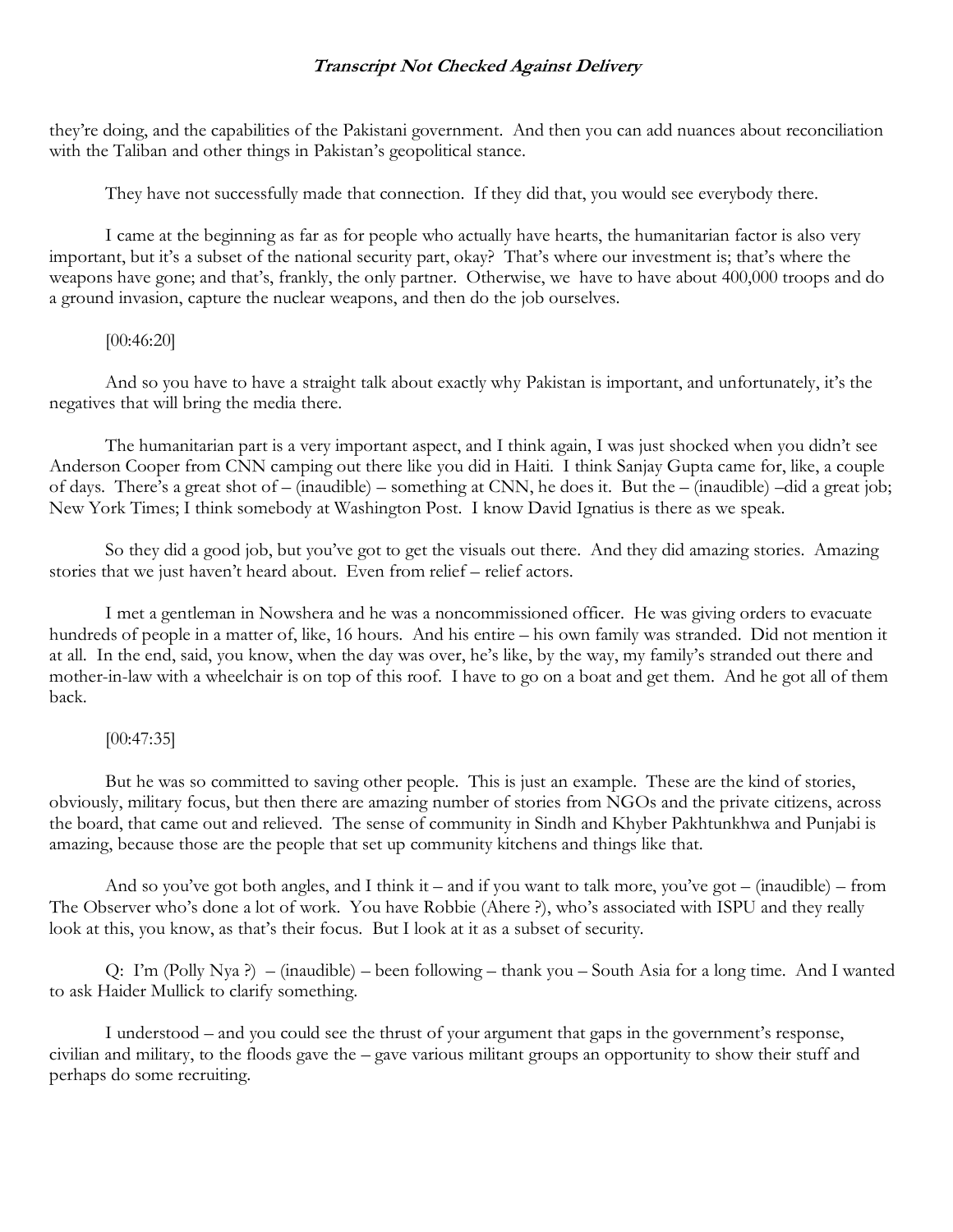# [00:48:54]

But what I am not sure I understand, or maybe I misunderstood what you said, is how the possible increase in support around the edges for these groups increases the threat that a next attack on the U.S. will come from Pakistan. I wasn't sure if you were – if that was the causal link that you were making.

How is that greater than it would have been without the floods?

(Cross talk.)

Q: It seems to me the threat projection is quite different from public support and disruption of government control.

MR. MULLICK: Yeah. Thanks. Thanks a lot, Polly (sp). Polly's (sp) known me for a long time. When I first came there as a graduate student, and I really respect. So I'm –

What I was – the argument I was making was of the entire syndicate, and I wasn't just talking short term, but in the long term, a smart insurgent would like to open multiple fronts and create more space.

Now, that space doesn't mean tomorrow you have a hundred recruits, but you create an environment where you can eventually have an increase in the recruitment rate.

The – (inaudible) – area that they've always had, and I agree with you, which actually becomes worse, which is North Waziristan. So yes, you have a – (inaudible) – camping and you – it's difficult to do the kind of training that you can do in Southern Punjab, but they have a very close link with insurgents in Southern Punjab.

# [00:50:20]

This area was supposed to be part of the target list for the Pakistani military. When I was in June and I was talking with the 11th Corps commander, he was very confident about going into North Waziristan. Selectively, obviously, they have – the Pakistani military has a special place for the Haqqani network. But they were at least going to make an attempt. They're not going to make that attempt.

And then what happens is with – these troops are literally holding Swat and South Waziristan. Literally. I mean, the (day ?) you move them, the bad guys come in right way. And they haven't – there is no long-term strategy there.

For example, there is no – (inaudible) – who are ready to take over. Or even Frontier Corps, even though Frontier Corps has come a long way. So it's very important to look at –

So in the – the reason why the probability goes up is that there is no North Waziristan operation. And in the medium to long term, in about a year, if the situation is sustained, then you see more spaces where these things can happen. You normally see how smart al-Qaida is with, you know, trying to recruit Europeans and other people. I think about 35 countries that don't need a visa to the United States, citizens of those countries still being trained and being killed. (Inaudible) – is a good example.

[00:51:31]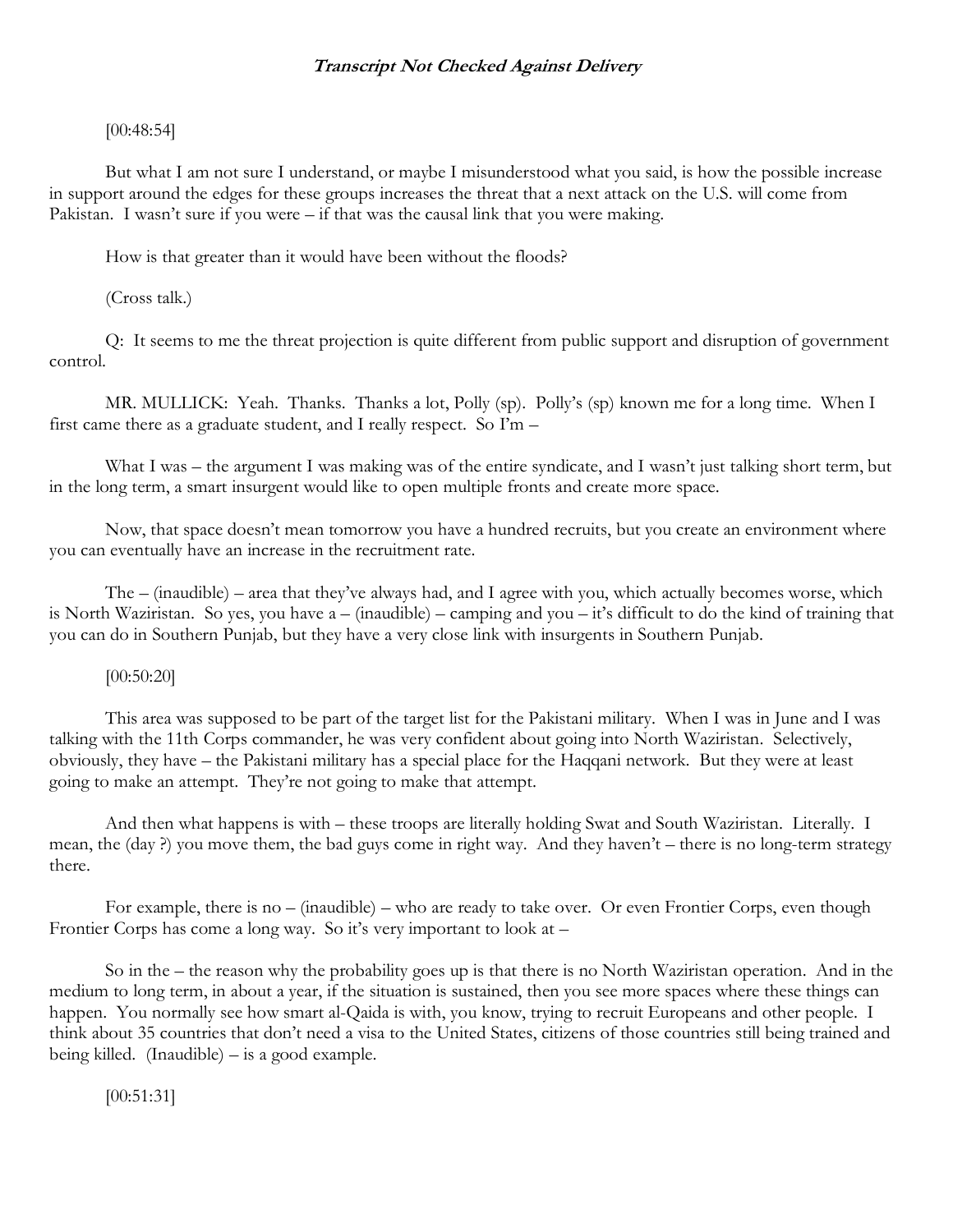So they're smart; they're trying to take full advantage; they're looking short-term, medium-term and longterm. And the way I've looked at al-Qaida, their lessons learned, their metrics – I mean –

I just want to plug – in my report, which comes out next week, and you'll see really nice tables of stuff that I've picked up in the last couple of years from them. It's extremely smart organization – (inaudible) – that has done this amazing work.

So they look at this in a very strategic way. And they do these cost-benefit analyses of popular support versus getting as many army folks out of their area, so they can expand operations.

So this – this is why I said that. It's not – the probability increases because they'll get more space and that Pakistanis don't go into North Waziristan. Now.

MR. TANKEL: (Off mike.)

Q:  $\Gamma m - \text{(inaudible)} - \text{from} - \text{visiting fellow at} - \text{(inaudible)}.$ 

I would like to clarify one thing, that as you mentioned, that Pakistan – (inaudible) – is not going into the North Waziristan. The presence of Pakistan Army – (inaudible) – more resistance. It's not free run for the – any segment of the – (inaudible) – to run the sanctuaries there. The only problem is that the offensive is not being launched, and that is being tied up because Pakistan Army had a successful operation in South Waziristan, then in (Kuramagentsi ?), then in the Swat and all different – (inaudible). So that is the reason. So the presence of the Army is there.

# [00:53:04]

One of your terms that you used that was – your talk – that was al-Qaida syndicate, and then you – bunch of –(inaudible) – Lashkar-e-Taiba, et cetera, et cetera. By implication, it means that all these bad – implication, it means that the syndicates had, or the segment of the syndicates have – (inaudible) – Pakistan Army is fighting for last six years against the Tariki Taliban. It has lost more than 2,700 soldiers. The injuries are beside that. It is more than what we suffered in '65 and 1971 war with India.

Still you think that Pakistan Army would be allowing any other segment of al-Qaida, which has – (inaudible)? I couldn't understand that.

MR. MULLICK: When I talked about the syndicate, it's a symbiotic, very complex relationship. The table I draw is like the import from and export to al-Qaida.

Many of these relationships between these groups remain clandestine. (Inaudible) – is never going to openly come and say, you know, we talk with number three of al-Qaida all the time, or we get their trainers, or we try to put – all these expertise are out there. And now you – and let me throw in another group, Baluchistan Liberation Front, for example.

[00:54:22]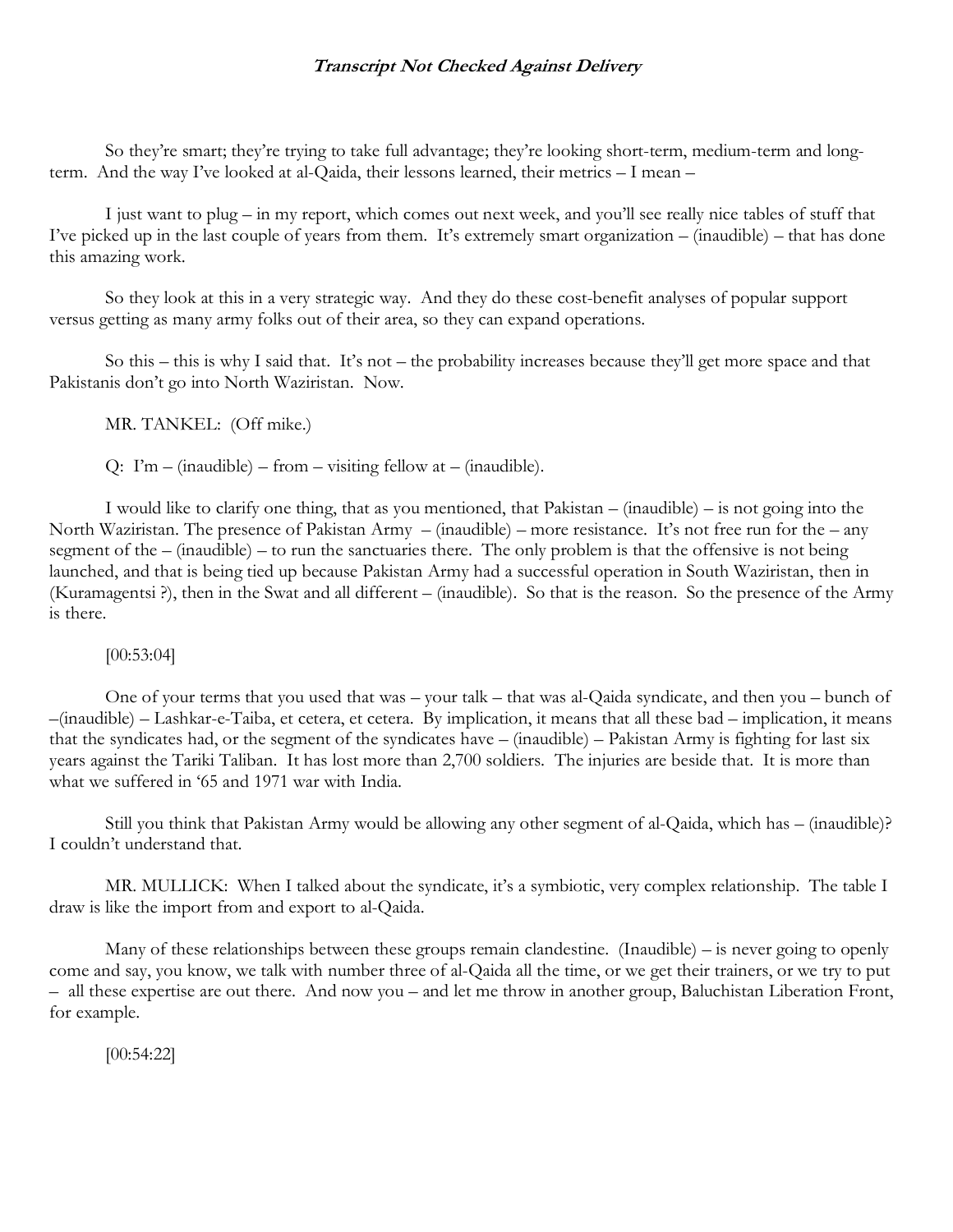And if you look at the BLA, they don't get along with TTP at all. But if you look at some of the things – again, I traveled in Kuwait. I met many of the folks who have been fighting in the Baluchistan insurgency between 2003 and 2006, of how – how many of the expertise or the things that they would look at, IEDs and others, were being transferred.

So you don't necessarily have to have the exact same goal. And many of them have local goals, and then some regional and others have international ambitions. TTP, for example, has evolved from being a local group to now coming out with these statements, we're going to bomb New York City. Whether they can or not, highly suspect. If anything, I think other groups have a better chance of doing that.

That's what I meant with the symbiotic relationship. And they cut it off. It's based on opportunity, based on need, and what the other person can do.

Al-Qaida needed these groups to stay alive in those areas. They don't have direct tribal liaisons. They don't have the kind of protection that was provided. That doesn't mean I'm al-Qaida if I'm providing them protection. But at the same time, there is a connection. That's what I meant.

So it's not – I wish it was that simple, because then we would win tomorrow. We'd know exactly where they are and everybody's in one nice pool, and gone.

#### [00:55:33]

I completely agree with you. (Inaudible) – port outside on the Pakistani surge tracks down two years of – research looking at how the Pakistani military changed its strategy, gone to all the training institutions, talked to people from the captain level all the way to the three-star. And so I followed it very carefully, and I'm – I'm, you know, always optimistic about where they came from – from the operations in – between 2002 and 2008.

But the floods is a game-changer. We have to admit it. And we have to admit that an army that lost 3,000 and a country that lost more people than any country, and an army that – in the coalition that lost more men than in any other country, then had to also do relief efforts, because nobody else is there. And they had to provide their combat helicopters at times; and you know this. So how can you have an offensive – I mean, so – so I agree with you in that – in that context.

And so I wanted to clarify about the syndicate. It's always complex, but I can draw a network right now, and tomorrow morning it will be irrelevant. Because that's how dynamic these groups are.

MR. TANKEL: Question in the back? Yes.

#### [00:56:48]

Q: Nick Brown, University of Chicago. I wanted to ask as far as Mr. Mullick, you said there would be sort of a multiple-front war that al-Qaida is kind of engaging with the military. I was wondering what you think that the military and the civilian government, as far as regionally, where should they focus their efforts after the initial crisis phase is over? And more importantly, where do you think that they will focus them?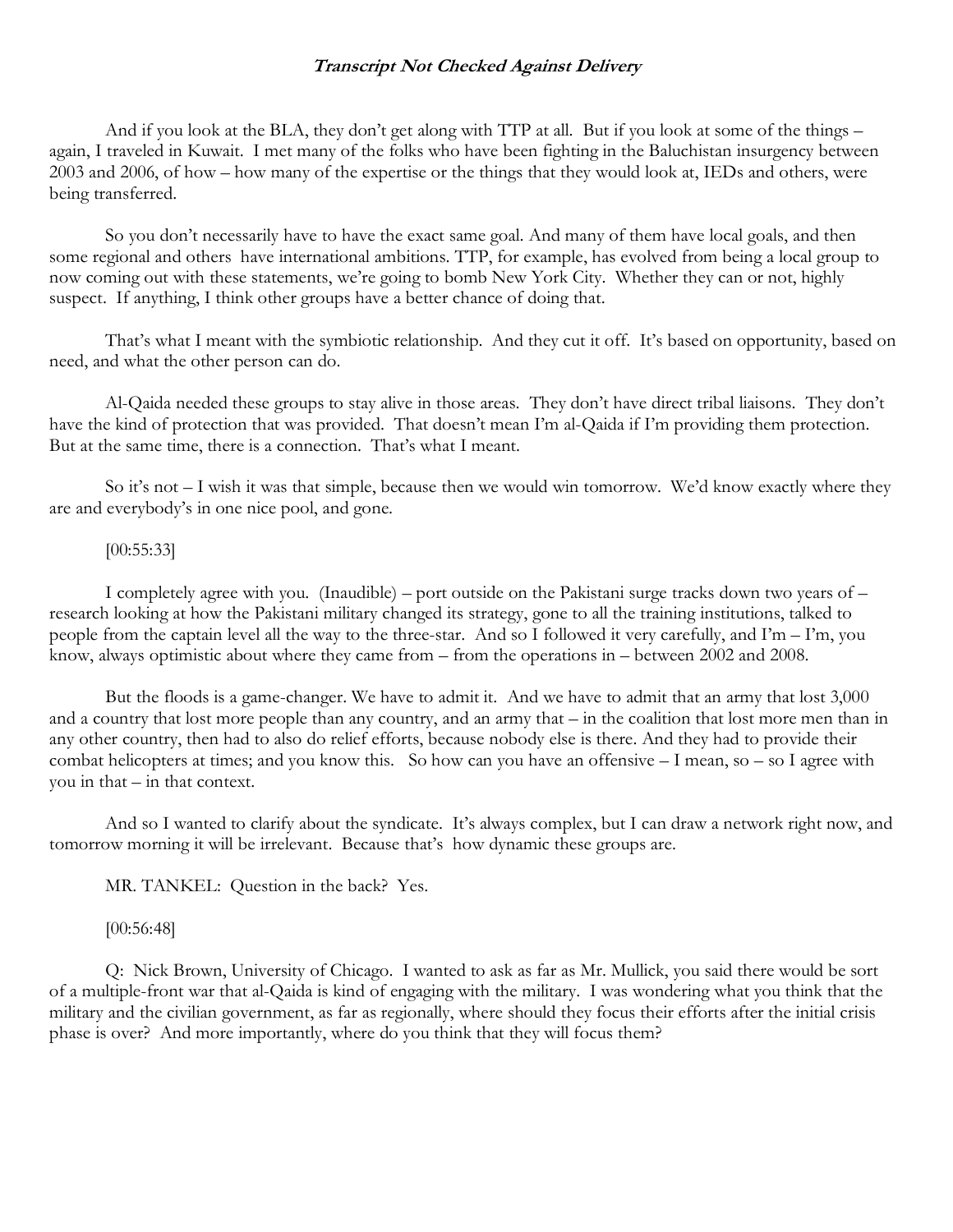I mean, as Americans, obviously, we'd like to say the tribal regions, but I would be surprised if they're not worried about possibility some sort – India trying to use this as some sort of means of bringing up the issue in Kashmir again.

So if you could just talk a little bit about that.

MR. MULLICK: The Pakistani Army is an India-centric military, okay? It's a predominantly conventional force. It has gone through a very, very difficult process of developing fairly good (irregular ?) warfare capabilities over time. They've fought counterinsurgency since 1947 – several times in Baluchistan, Bangladesh – (inaudible) – several times.

So it's not like they didn't have the experience. They just came to the wrong conclusions. They just don't match up with the best practices that we know of, but they do things differently and they have their own hybrid.

For example, when the pressure built up in the Pakistan military in – early in the spring of 2008, Gen. Kiyani set up the secret commission that called up all his main generals and the agenda was why are we losing the war and how can we win?

And at that time the end goal was not necessarily population security, but it was also – it was actually the coherence of the military and the morale level. There was a 10 percent morale level; nobody wanted to fight this war. You're killing a fellow Muslim, fellow Pakistani, you come home, nobody sings songs about you. And the media was against the military. So it is India-centric.

#### [00:58:443]

We don't have a choice. If we look at Pakistani military and say, hey, why don't you focus on the tribal areas and let the national guard or your military or your civilian government do the rest? No. Military has to do everything. So that's  $a - (inaudible) - people, okay?$ 

So whether it's a war with al-Qaida or multiple fronts, relief, and at times even governance; let's be really honest about it, they're the ones that are spread out. So if you look at them and say, hey, can you – (inaudible)? And so it's a real number of troop strength capabilities and the kind of burden that the military's facing after the floods. And it's completely overwhelmed.

The good old days of just two months ago when Gen. – (inaudible) – and I were sitting – when he was so passionate about reconstruction teams that he was setting up, I looked at how Frontier Corps had come a long way, they cleared areas, they had a sophisticated plan for population resettlement for the – (inaudible) – Tribe. And those were very optimistic times. That's not the situation today. They are completely overwhelmed.

And so the question now is when we demand something, we have to know the new parameters and the new baseline, which is a very different country.

#### [01:00:09]

Q: (Inaudible.) I'm wondering if you've noticed any significant changes in the rhetoric or about the Indus Waters Treaty or about how environmental issues should be approached, deforestation, or do you – or, a sort of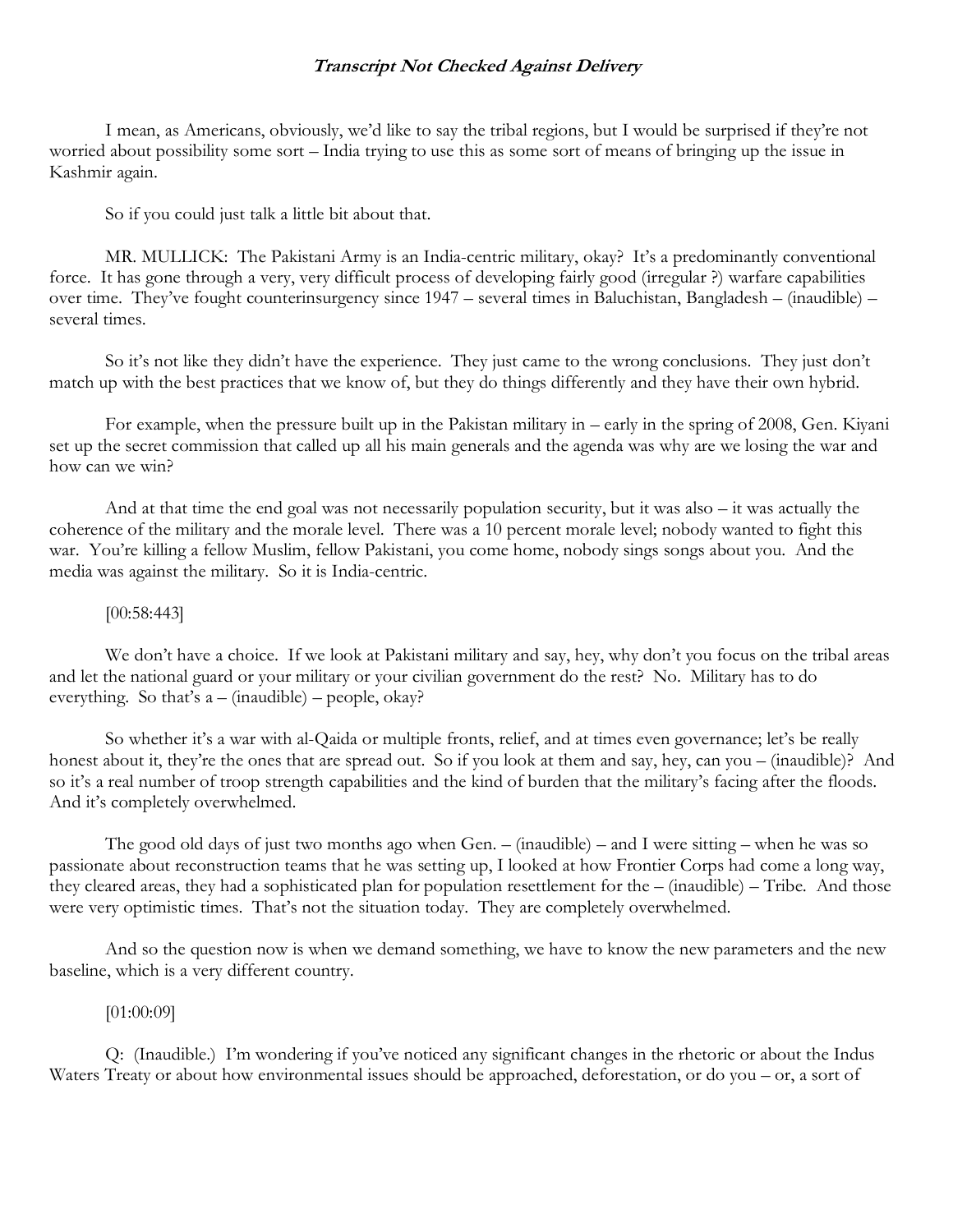subset of that, do you see their space being opened up in the future now for sort of environmental rhetoric to be more robust than dressing in a substantive way?

MR. MULLICK: Yeah, your question is very important. In fact, it leads up to something that I didn't mention, because I didn't want to completely make you guys suicidal, is that the floods come every year, okay? And they will come next year. And we haven't even talked about that. And so I think it's very important.

I think the civilian government, my own understanding, is that tried to play the India card with (oil ?) in the Swat. It just didn't hold. I mean, at that time, you know, saying that somehow we'd open up a couple of dams or some – let go of some water. It just didn't work.

I mean, when you have your own feudal lords doing these things and others – folks that are involved in diverting water, when they – (inaudible) – approval rating for the federal – or the provincial government. These things really don't stick. But, you know, I believe that they tried it. I don't think that there's any truth to that.

# [01:01:35]

But the Indus Water Treaty generally speaking is a hot topic. Again, in the good days before the floods, there was real talk about – you know, and the argument from the Pakistanis was we need to basically reexamine it and India is suspect of building more dams than it was supposed to and then water surges? And things of that nature.

And so you go from, like, drought to, like, massive floods. I don't think they're looking at that right now. It's basically survival for the government, survival for a lot of people.

But these two things: the floods will come next year, and that the Indus Water Treaty is a sticking issue, will eventually come back.

# $[01:02:13]$

COL. GILL: (Inaudible) – this is a good point, and that's what I was – one of the things I was trying to get to was this piece. Long-term, and oftentimes very difficult, measures to implement in how do you provide local people with alternatives to cutting down all the trees in the neighborhood?

How do you try to prepare for and get a government system that's strong enough to implement the kind of flood-control measures and to update the systems that date back to the British colonial times, desalting waterways and all these kinds of challenges. If you look at the time of President Musharraf and the difficulty of attempting to build a dam, that caused great controversy because one province felt it would be disadvantaged, the other appeared to be in favor of a different province.

So these kind of challenges are very hard, politically, to cope with, and yet, this flooding highlights the challenge and the devastation that can be caused if you don't address those things, and those are all within the near term but will have longer-term consequences. So that's going to be very, very difficult, I think, and Haider highlights some of the detail level of that. But it's very challenging.

Q: Jennifer Oetken with the Carnegie Endowment. I was curious as to whether you're familiar with the SARC response to the floods and if there was – if they were involved at all in any disaster management or food relief.